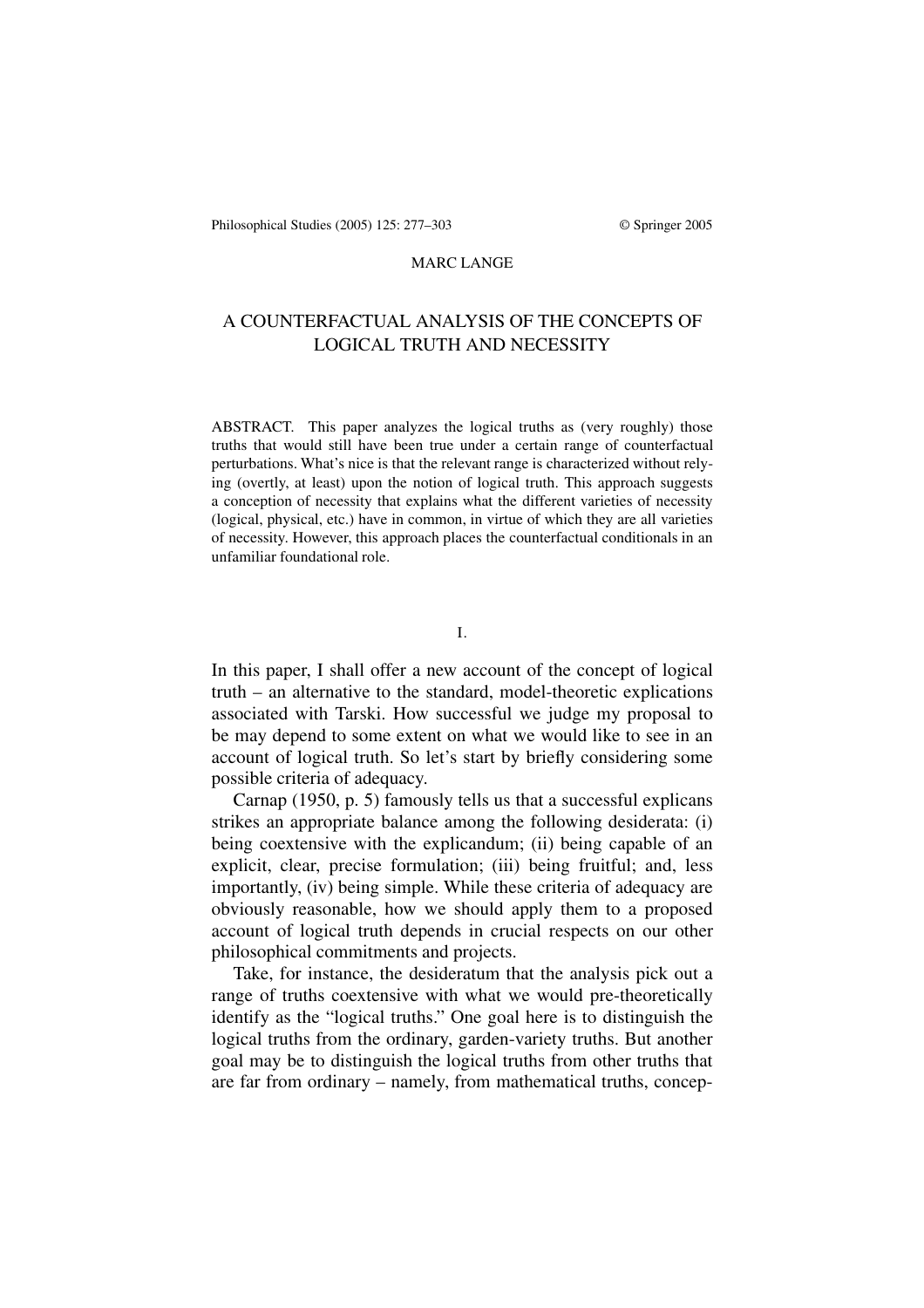tual truths, metaphysical truths, such truths as "All red objects are colored" and "If Abe is taller than George, then George is not taller than Abe," and other truths that possess some sort of necessity (such as the "physical necessity" characteristic of the laws of nature). How important we deem this latter goal to be, and what we believe necessary to achieve it, will depend heavily on our philosophical views regarding these other necessary truths. Whether we deem settheoretic truths to be mathematical or logical, whether we take a more expansive or more austere view of the range of metaphysical truths, and other controversial views will influence our judgement of the degree to which Carnap's first desideratum is satisfied by some proposed explication of logical truth.

The same goes for Carnap's other desiderata. Whether we take a given proposal as offering a clear explication will depend on whether or not we interpret "clarity" as demanding that the explication "reduce" the fact that L is a logical truth to something metaphysically more fundamental (and, if so, on what sorts of facts we take to be metaphysically more fundamental). Even if an account does not purport to identify the "truth-maker" of the fact that L is a logical truth, the account may nevertheless be philosophically very fruitful, in the sense of Carnap's third desideratum. But again, our other philosophical commitments and projects will quite properly influence how valuable we judge a proposal's various potential dividends to be. Quine, for instance, does not regard it as a weakness of Tarski-style model-theoretic accounts that they fail to relate logical truth to necessity, whereas Putnam (forthcoming, lecture 3) does see this as a defect. Insofar as we are prepared to countenance various other kinds of necessity (mathematical, metaphysical, conceptual, physical ...), we surely ought to seek an account of logical truth that not only explains what it is about the logical truths that makes them "necessary" in a distinctive sense, but also offers the prospect of a unified treatment of all varieties of necessity. And, of course, many philosophers would like an explication of logical truth to be fruitful epistemologically – by supporting some account or other of how we know some logical truth L to be true and, moreover, to be *logically* true.

A Tarski-style analysis might say that "a logical truth is a statement which is true and remains true under all reinterpretations of its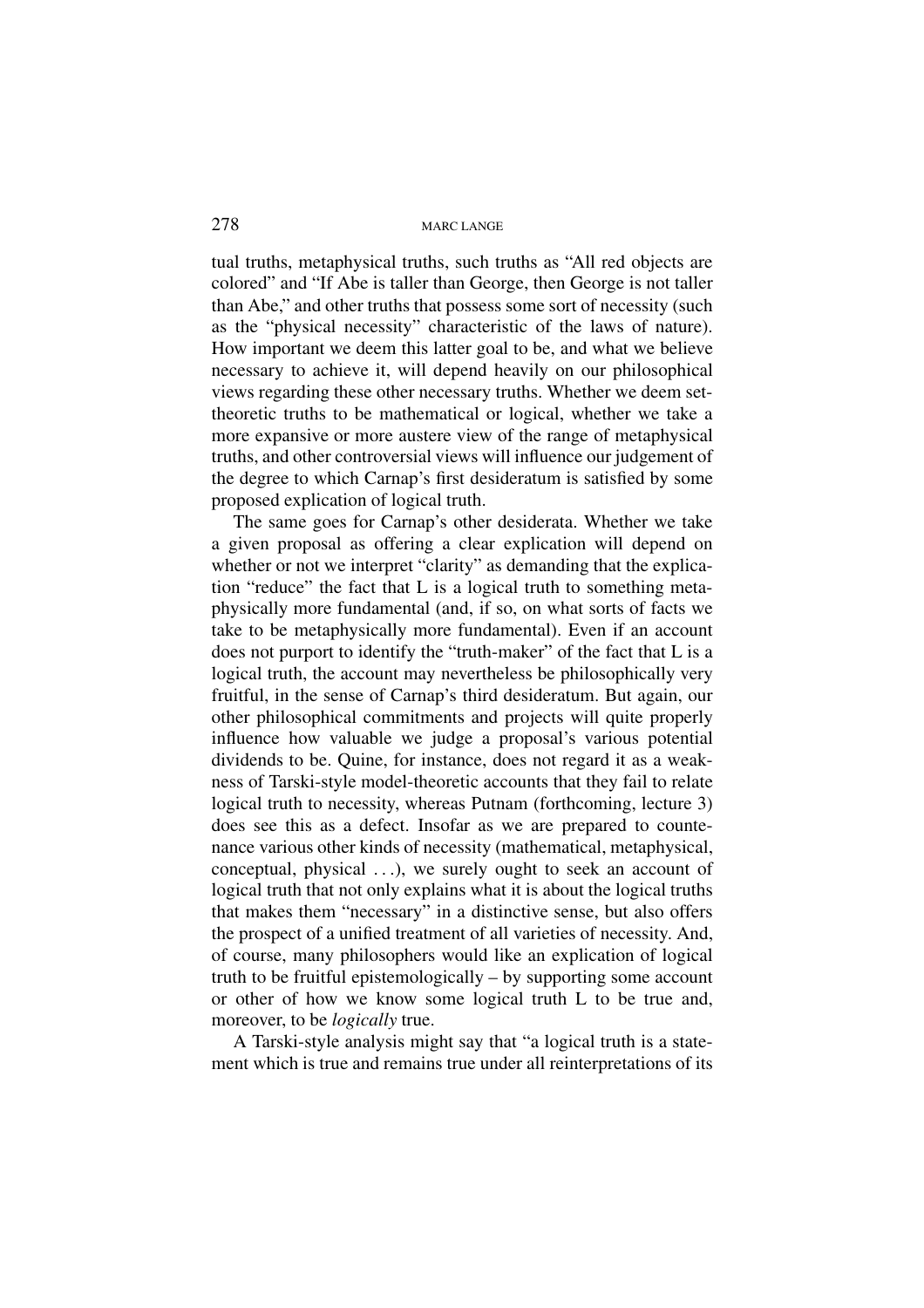components other than the logical particles" (Quine, 1961, pp. 22– 23), or it might say that a logical truth is "a sentence for which we get only truths when we substitute sentences for its simple sentences [i.e., for its sentences containing no logical vocabulary]" (Quine, 1970, p. 50). Both versions presuppose a distinction between logical and nonlogical vocabulary, for which Tarski (1956, pp. 418–420) offers no ground. Perhaps this degree of freedom offers an opportunity to give different flavors of necessity a unified treatment, in terms of different vocabularies being held fixed. (But then would *every* selection of some vocabulary to privilege correspond to a variety of *necessity*?) On the other hand, perhaps this account, unless supplemented by a principle demarcating the logical vocabulary, is marred by a built-in *ad hoc* privileging of certain vocabulary, or even by a kind of circularity in analyzing "logical truth" in terms of "logical vocabulary" (Sher, 1996, p. 663).

Accounts exhibiting circularity of a more blatant kind presumably fall even further from Carnap's ideal of clarity. For instance, according to the non-Tarski-style approach that Etchemendy (1990, p. 20) calls "representational semantics," L is a logical truth if and only if L is true in all models, where "the class of models should contain representatives of *all* and *only* intuitively possible configurations of the world" (Etchemendy, 1990, p. 23). Of course, insofar as we have an intuitive grasp of which configurations of the world are possible, we can use this approach to distinguish the logical truths. Yet without some independent account of what is possible, representational semantics apparently amounts to little more than the thesis that the logical truths are exactly the truths that are true in every configuration of the world in which the logical truths are true. As it stands, this analysis can do little to clarify the notion of logical truth. Nor can this analysis by itself suggest that there is anything special or important about the logical truths; we would have to know already that there is something special or important about the set of configurations in which the actual logical truths all remain true. After all, one could just as well speak of the "Washington truths": exactly the truths that are true in every configuration of the world in which George Washington remains the first President of the United States.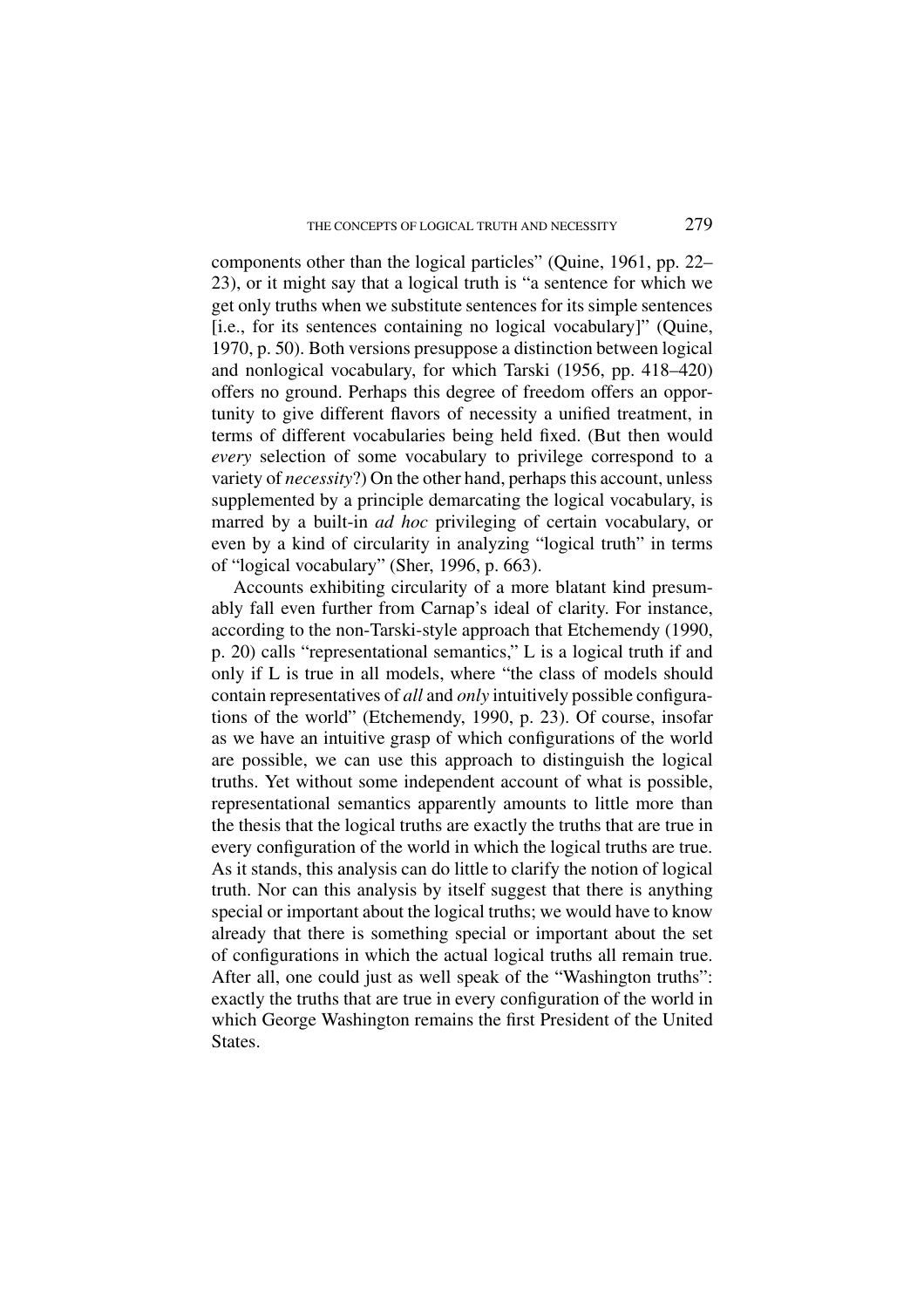My purpose here is not to evaluate, or even to survey, various alleged defects in standard Tarski-style analyses of logical truth. (For discussion, see Etchemendy (1990), Sher (1996), and references therein.) For even if those analyses were uncontroversial, an alternate analysis might retain considerable interest. As I shall explain, the following account would (I think) still be valuable even if it turned out ultimately to fall short of being a genuinely non-circular analysis of logical truth.

II.

Let's sneak up on the *logical* necessities by first examining one strategy for picking out the *physical* necessities (i.e., the laws of nature and their logical consequences). Implicit in the notion of a law of nature is that the laws *govern* the universe.<sup>1</sup> Some laws are meta-laws; they govern other laws. For example, it is a law that all laws are Lorentz-invariant. This fact can be expressed in the form "It is a law that L" where L (that all laws are Lorentz-invariant) itself expresses a fact that is nomic, and hence modal. Other laws are not meta-laws but rather lie further down in the hierarchy of governance. These laws govern non-modal facts – that is to say, facts at the very base of this hierarchy, facts that are governed but neither govern anything themselves nor concern what does the governing.<sup>2</sup> For example, it is a law that all electrons are negatively charged. This fact can be expressed in the form "It is a law that L" where L is a non-modal fact. Let's consider the non-modal facts, i.e., the facts residing the bottom of the hierarchy of governance. Let capital letters A, B, C, ... be variables standing for sentences that, if true, state such facts. $3$  Among these facts, what sets apart those that possess physical necessity? (By a "physical necessity," I mean a non-modal fact that is a logical consequence of various facts A, B, C, ... all taken together, where it is a law that A, a law that B, etc.)

A counterfactual conditional, such as "Had I gone shopping, then I would have spent a great deal of money," is a subjunctive conditional with a false antecedent. Let " $A > C$ " stand for the subjunctive conditional "Were it the case that A, then it would be the case that C." (Or, in the past tense: "Had it been the case that A, then it would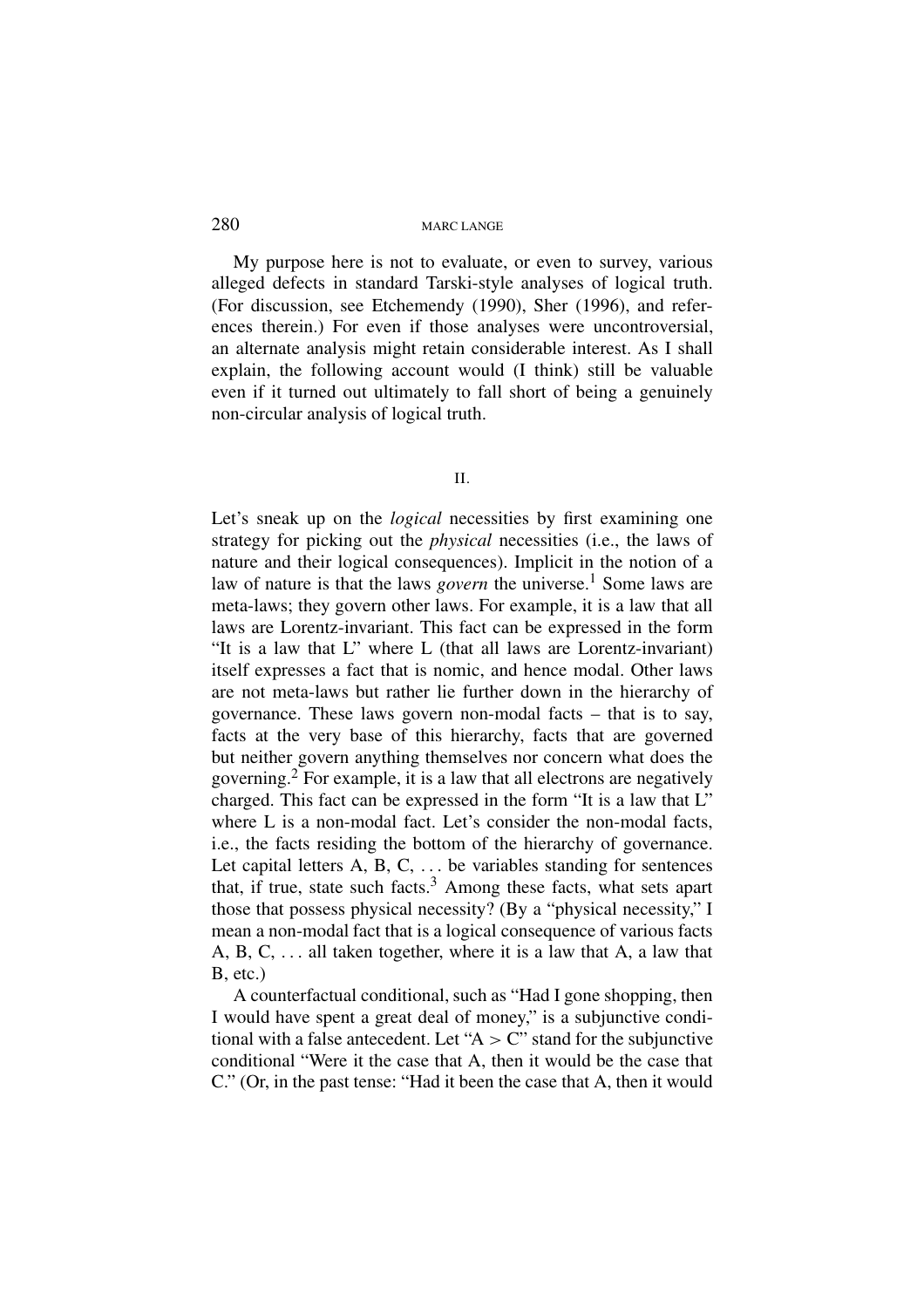have been the case that C.") Since the work of Goodman (1983) and Chisholm (1946, p. 302), it has been widely accepted that physical necessities stand in an especially intimate relation to counterfactual conditionals. In particular, many philosophers (such as Bennett, 1984; Carroll, 1994; Chisholm, 1946; Goodman, 1983; Horwich, 1987; Jackson, 1977; Mackie, 1962; Pollock, 1976; Strawson, 1952) have endorsed principles along roughly these lines:

(1) P is a logical consequence of the laws of nature (i.e., is physically necessary) if and only if  $Q > P$  for every Q that is physically possible (i.e., logically consistent with every logical consequence of natural laws).

According to (1), every law of nature would still have held under any subjunctive antecedent that does not itself violate the natural laws. For example, had I arrived at my bus stop this morning just after my bus for work had left, and in frustration clicked my heels three times and made a wish to arrive instantly at my office some miles away, then my wish would not have come true, since the actual laws of nature would have remained in force. Principle (1) also says that for any P that does not follow from the laws of nature alone, there is a subjunctive antecedent that does not violate the natural laws and under which it is not the case that P would have held. (This is trivial. If P is an accidental truth, i.e., a physically unnecessary truth, then  $\sim$ P is such an antecedent, whereas if P is false, then any truth will serve as such an antecedent.<sup>4</sup>) Principle  $(1)$  accords with the routine scientific practice of using what we believe to be the natural laws to tell us something about what the world would have been like, had various initial or boundary conditions been different in various respects.

It has been widely appreciated that counterfactual conditionals are extremely context-sensitive. As Lewis puts it:

The truth conditions for counterfactuals [,] ... like the relative importances of respects of comparison that underlie the comparative similarity of worlds, ... are a highly volatile matter, varying with every shift of context and interest. (1973, p. 92)

Principles like (1) are intended by their advocates to hold regardless of the context. Principle (1) demands that if P is physically necessary, then no matter what the context,  $Q > P$  is true for any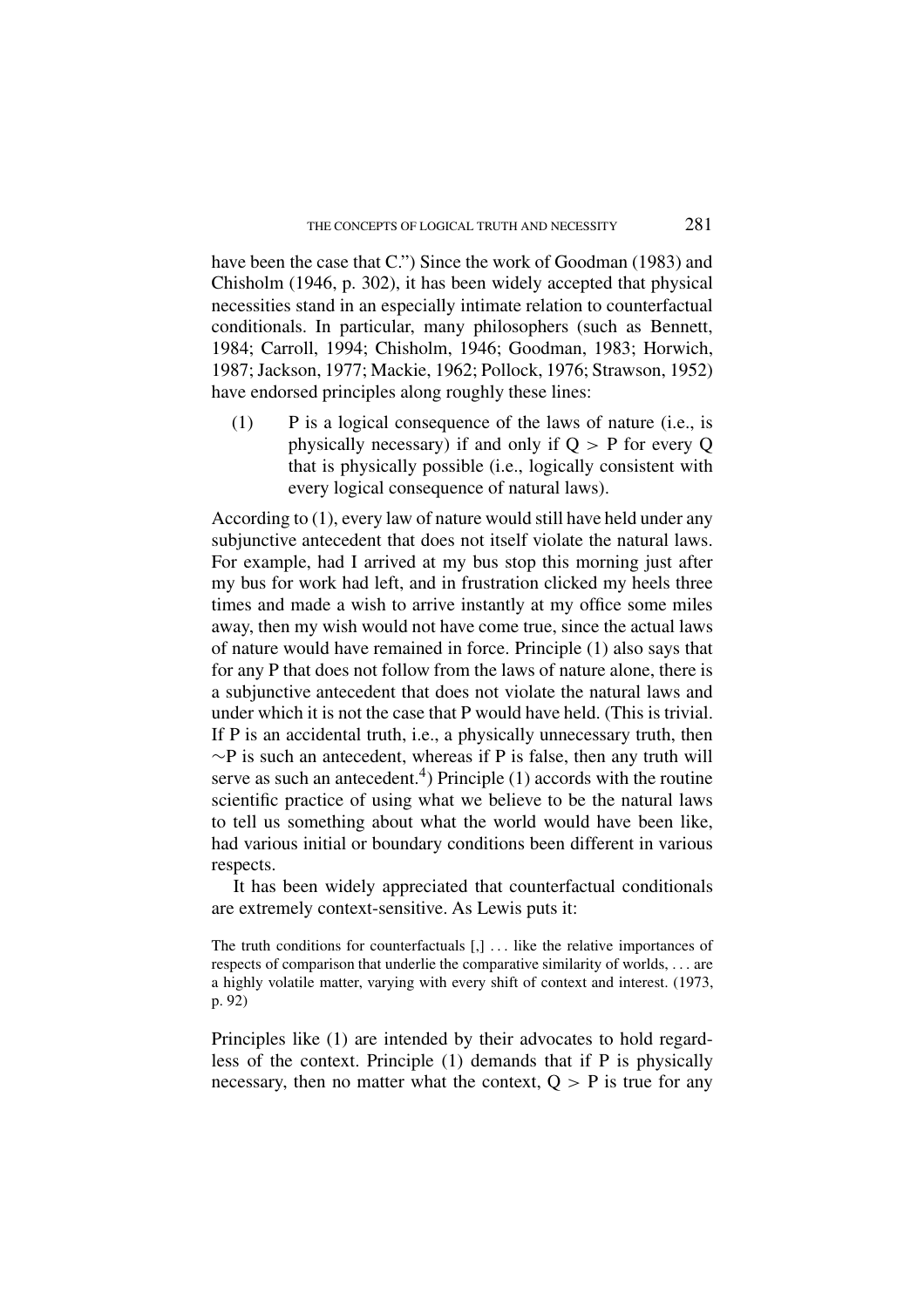$Q$  that is physically possible.<sup>5</sup> For example, suppose we consider what would have happened had Jones jumped from the window ledge. The assertion that Jones would probably have suffered serious injury is true in certain conversational contexts. In other contexts, however, this assertion is false; instead the truth is that Jones would probably have arranged in advance for a net to be stationed below, and so Jones would probably not have suffered serious injury.<sup>6</sup> Different contexts may require that somewhat different features of the actual world be held fixed under a given counterfactual supposition. But according to principle (1), there is no context in which it is true that had you jumped from the window ledge, the actual laws of nature would have been suspended so that you would have floated safely back inside. (If you believe that there is a context in which this counterfactual is true, then I cannot trust you near open windows.)

My reason for mentioning principle (1) is that an analogous principle appears to hold for the *logical* necessities, namely,

(2) P is a logical truth if and only if  $Q > P$  is true (whatever the context) for every Q that is logically possible (i.e., logically consistent with every logical truth).

According to principle (2), the logical truths would still have held under any subjunctive antecedent that does not itself violate some logical law. For example, had I arrived at my bus stop this morning just after my bus for work had left, and in frustration clicked my heels three times and made a wish to arrive instantly at my office some miles away, then either my wish would have come true or it would not have come true. Principle (2) also says that for any P that is not a logical truth, there is a subjunctive antecedent that does not violate the logical laws and under which it is not the case that P would have held. (If P is a logically contingent truth, then  $\sim$ P is such an antecedent, whereas if P is false, then any truth will serve as such an antecedent.)

Principle (2) guarantees that a given logical truth P would still have held under some counterfactual supposition Q, where Q is logically possible. But principle (2) leaves it open for ∼P, a logical falsehood, to join P in holding under that supposition. Surely, we should rule this out through a principle like the following: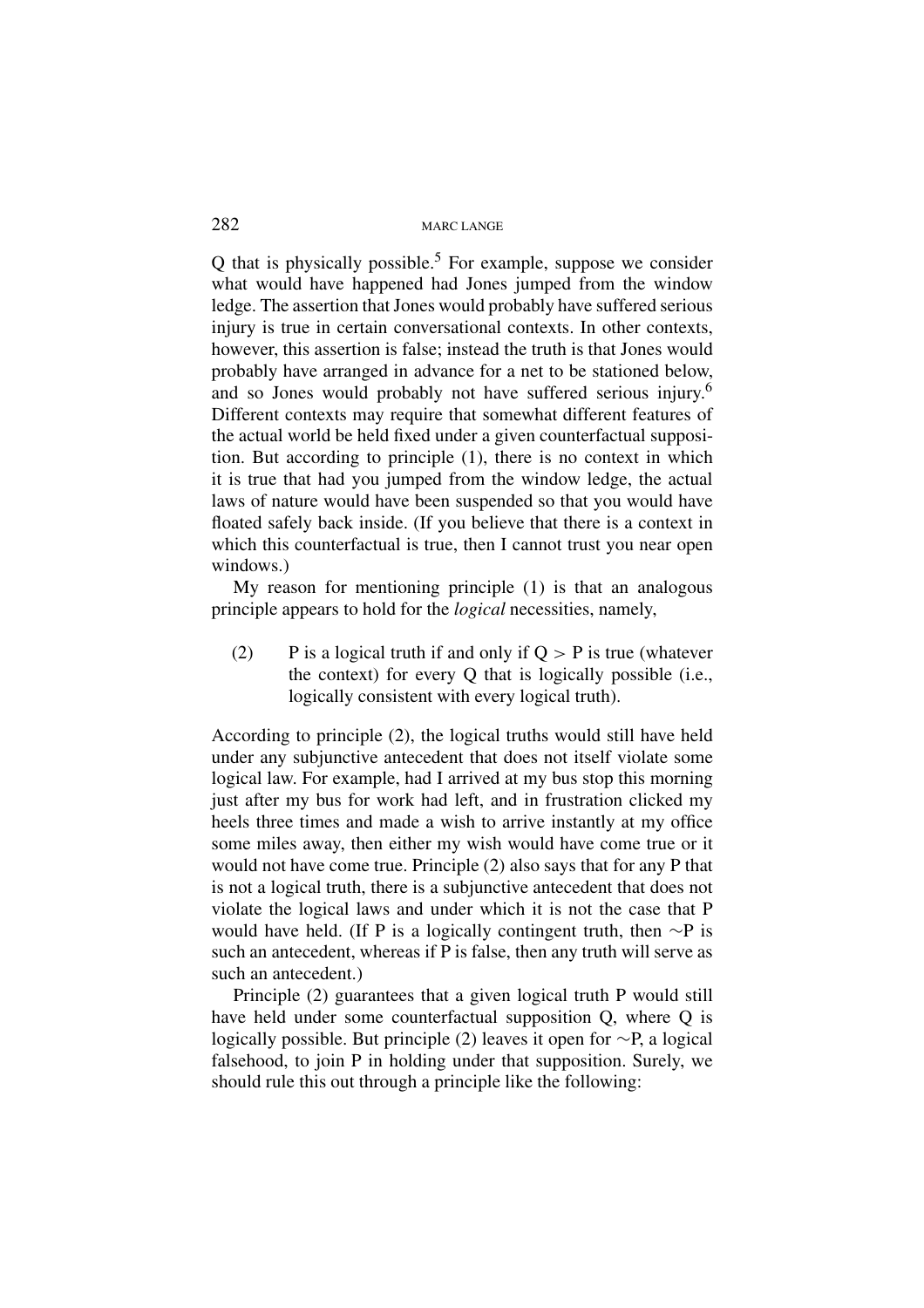(3) P [∼P] is logically false if and only if ∼P [P] is logically true. If P is logically false, then  $∼(Q > P)$  is true (whatever the context) for every Q that is logically possible (i.e., logically consistent with every logical truth).

So according to principles (2) and (3), if P is logically false, then under any counterfactual supposition Q where Q is logically possible, ∼P holds and P does not.

Of course, these three principles do not suffice to explicate "natural law" and "logical truth," since in each principle, the target appears on both sides of the (bi)conditional. However, the analogy between principles (1) and (2) is very suggestive. By generalizing these principles, I shall eventually arrive at a novel characterization of logical truth.

Consider a set  $\Gamma$  of sentences A, B, C, etc. – that is, of sentences that purport to state non-modal facts. How can we pick out which of these facts are physically necessary, which are logically necessary, and which are neither? As a first approximation to the account that I am gradually working towards, let's say that  $\Gamma$  is "stable" exactly when

- (i) Every member of  $\Gamma$  is true (i.e., if  $P \in \Gamma$ , then P),<br>(ii)  $\Gamma$  is logically closed as far as non-modal fa
- $\Gamma$  is logically closed as far as non-modal facts are concerned (i.e., if P is a logical consequence of some members A, B, C ... of  $\Gamma$ , then P is a member of  $\Gamma$ ),<sup>7</sup> and
- (iii) If P is a member of  $\Gamma$  and Q is logically consistent with every member of  $\Gamma$  (i.e.,  $\Gamma \cup \{Q\}$  is logically consistent), then  $Q > P$  is true (whatever the context).

Condition (iii) is going to be the generalization of principles (1) and (2). This definition says that a logically closed set of truths is "stable" exactly when every member of the set would still have been true under any counterfactual antecedent under which it is logically possible for *all* of the set's members still to be true. (For  $\Gamma$  to be stable, the counterfactual conditionals demanded by (iii) above must be true regardless of the context – just as principles (1)–(3) demand that certain counterfactuals hold no matter what the context.) According to principle (1), the laws of nature and their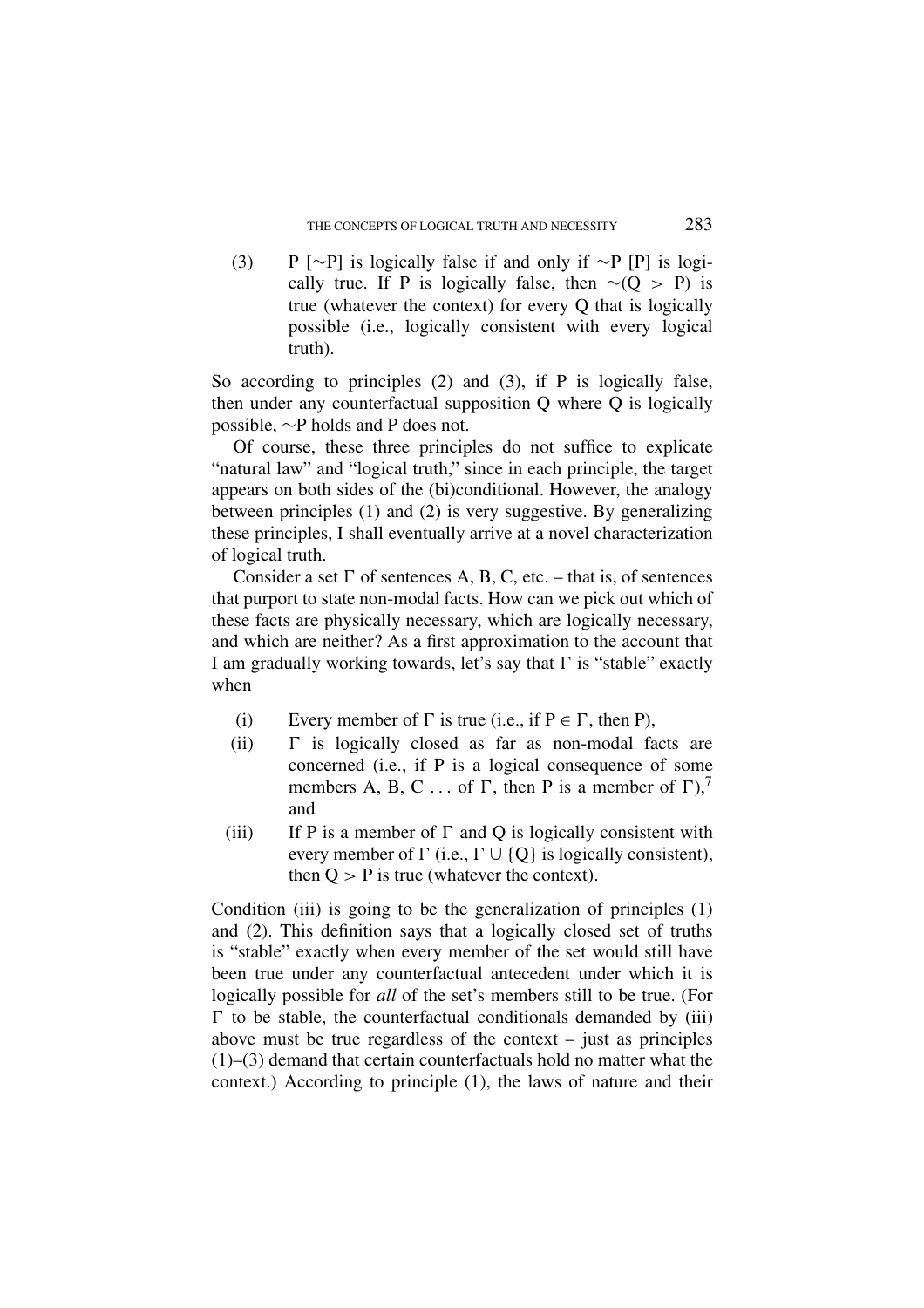logical consequences form a stable set. According to principle (2), the logical truths form a stable set.

It is easily shown that if  $\Gamma$  and  $\Sigma$  are distinct stable sets, then one must be a proper subset of the other. Let's demonstrate this by *reductio*: suppose that sets  $\Gamma$  and  $\Sigma$  are stable, claim  $T$  is a member of  $\Gamma$  but not of  $\Sigma$ , and claim S is a member of  $\Sigma$  but not of  $\Gamma$ . Then ( $\sim$ S or  $\sim$ T) is logically consistent with every member of  $\Gamma$ , since otherwise, some members of  $\Gamma$  would have to logically entail  $∼(~S$  or  $~\sim$ T), i.e., (S and T), and hence some members of  $\Gamma$  would have to logically entail S. But  $\Gamma$  is stable, so (by condition (ii) in the definition of "stability")  $\Gamma$  is logically closed (as far as non-modal facts are concerned), and so since some members of  $\Gamma$  entail S, S must be a member of  $\Gamma$ , contrary to our initial supposition. Now since (by hypothesis)  $\Gamma$  is stable and, as we have just shown, (∼S or ∼T) is logically consistent with every member of  $\Gamma$ , it follows (by condition (iii) in the definition of "stability") that every member of  $\Gamma$  would still have been true, had it been the case that (∼S or  $\sim$ T). In particular, then, ( $\sim$ S or  $\sim$ T) > T is true (whatever the context). Therefore, ( $\sim$ S or  $\sim$ T) >  $\sim$ S. But by applying to  $\Sigma$  the same reasoning we just applied to  $\Gamma$ , we find that (∼S or ∼T) is logically consistent with every member of  $\Sigma$ , and so (∼S or ∼T) > S. But surely, it cannot be that (∼S or ∼T) > (S and ∼S)! (After all, (∼S or ∼T) is logically possible, albeit false, since as we have seen, (∼S or ∼T) is logically consistent with every member of  $\Gamma$ . So (∼S or  $\sim$ T) > (S and  $\sim$ S) would violate principle (3).)

Thus, given any two stable sets, one must be a proper subset of the other. The stable sets form a hierarchy. At one extreme of the hierarchy is the null set. Since it has no members, it is trivially the case that every member of this set would still have been true under various counterfactual antecedents. At the other extreme of the hierarchy is the set of all (non-modal) truths. Any counterfactual antecedent Q is false, and hence logically inconsistent with some member of this set, so there is no counterfactual antecedent Q under which every member of this set would have to still have been true in order for this set to qualify as "stable." This set trivially satisfies condition (iii) in the definition of "stability," since  $Q > P$  holds automatically if P and Q are true.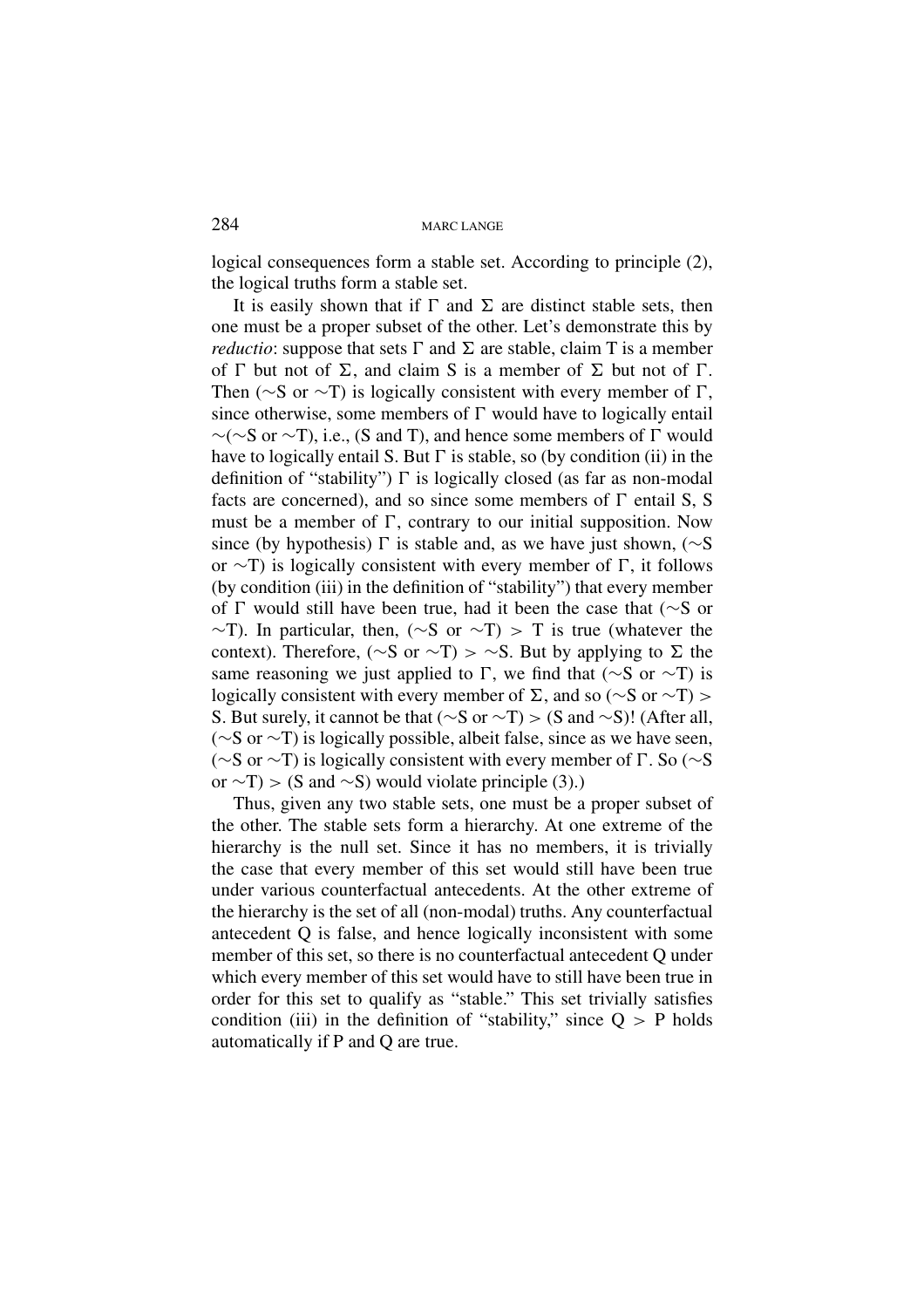The hierarchy of stable sets, then, consists at least of the empty set, the set of logical necessities, the set of physical necessities, and the set of all truths. Since any proper subset of the set of logical truths fails to be logically closed, the set of logical truths is *the smallest nonempty stable set*. That is a first approximation to my proposed analysis of the concept of logical truth.<sup>8</sup>

# III.

The explicans that I have just floated appears to be coextensive with the explicandum. On the other hand, my proposal obviously uses counterfactual conditionals in order to get a grip on logical truth. This might seem to be metaphysically back-to-front: if our goal was to reveal the truth-makers of the logical truths, then we are now stuck with first having to understand what makes various counterfactual conditionals true. That is fraught with peril. If counterfactual conditionals are ontologically more basic than logical truths, we are really up against it!

Of course, as noted earlier, an analysis of logical truth may be philosophically very fruitful even if it does not purport to reduce logical truth to something metaphysically more fundamental. But to concede even this much to the objection is unnecessary. Of course, it would be bizarre to suppose that some logical truth L, such as "Either Abe is Marc's son or it is not the case that Abe is Marc's son," is true in virtue of the truth of various counterfactual conditionals. But the proposed explication, even interpreted "reductively," demands no such thing. Rather, it demands (under a "reductive" interpretation) that the fact that L is a *logical* truth (or is *logically necessary*) reduce to some fact about which counterfactual conditionals obtain.

Those who crave a reductive analysis naturally want the reductive base to be pure: uncontaminated by the same mysterious elements as whatever they are trying to reduce to it. Now although a counterfactual Q > P is plenty mysterious, it does not refer to *logical* truth or to any sort of *necessity* or *possibility* (since its antecedent Q and consequent P are themselves non-modal). So it might indeed amount to some progress, even for a reductive project, to analyze "L is a logical truth" in terms of the truth of such counterfactuals.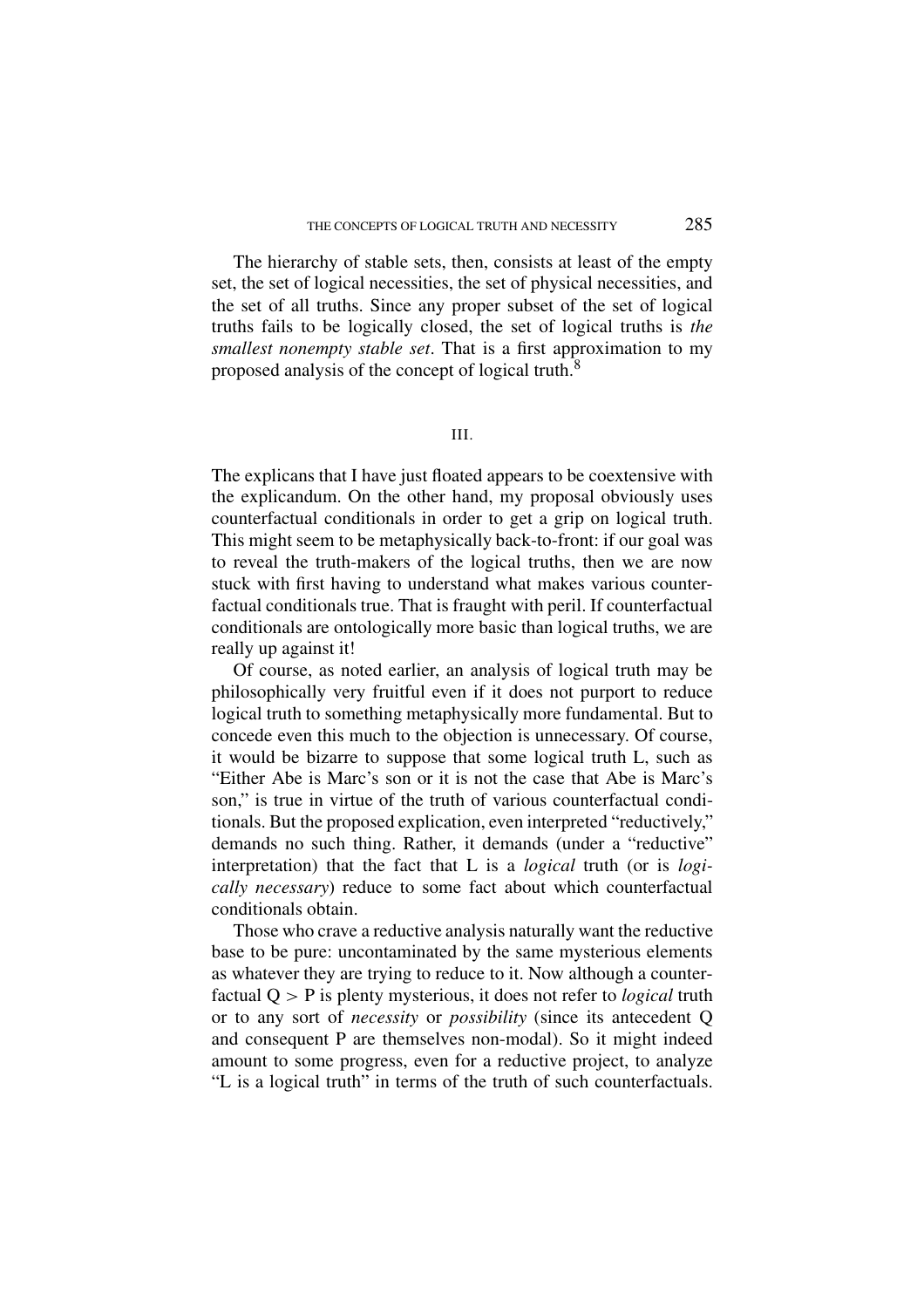On the other hand, rather than various counterfactuals being responsible for some truth's logical necessity, it might be that various facts of the form "L is a logical truth" make certain counterfactuals true. Regarding this question of metaphysical priority, I offer no hypotheses.

The analysis floated in the previous section is not blatantly circular in the manner of representational semantics. Admittedly, some logical vocabulary appears in my definition of a "stable" set, since that definition refers to a set's being "logically closed" and to a counterfactual antecedent's being "logically consistent" with every member of the set. But not every use of logical vocabulary in an account of logical truth automatically renders that account uninteresting. (Otherwise it is difficult to imagine what sort of analysis would be interesting.) Unlike representational semantics, the proposed analysis does not build in some special role for the logically possible worlds, as against some other range of possible worlds, which then immediately becomes the basis for distinguishing the logical truths from other truths. Rather, the range of counterfactual antecedents under which the members of a set  $\Gamma$  must remain invariant, in order for  $\Gamma$  to qualify as "stable," is determined by  $\Gamma$  itself. Not, of course, by  $\Gamma$  all by itself, since Q's *logical consistency* with every member of  $\Gamma$  is what determines whether Q falls within the relevant range. Nevertheless, in so employing the concept of logical consistency, the account does not arbitrarily privilege the range of logically possible worlds over other ranges, as representational semantics does, or arbitrarily privilege the logical connectives over other vocabularies, as Tarski-style substitutional accounts have been accused of doing.9

There is, perhaps, a more effective response to the charge of vicious circularity. Let's redefine "stability" as follows:

 $\Gamma$  is stable if and only if

- (i) Every member of  $\Gamma$  is true (i.e., if  $P \in \Gamma$ , then P)<br>(ii) If P is a member of  $\Gamma$ , then  $(Q > P)$  is true (regar
- If P is a member of  $\Gamma$ , then  $(Q > P)$  is true (regardless of the context) for every Q such that ∼Q is not a member of  $\Gamma$ .

This definition avoids any reference to "logical consistency" or "logical closure."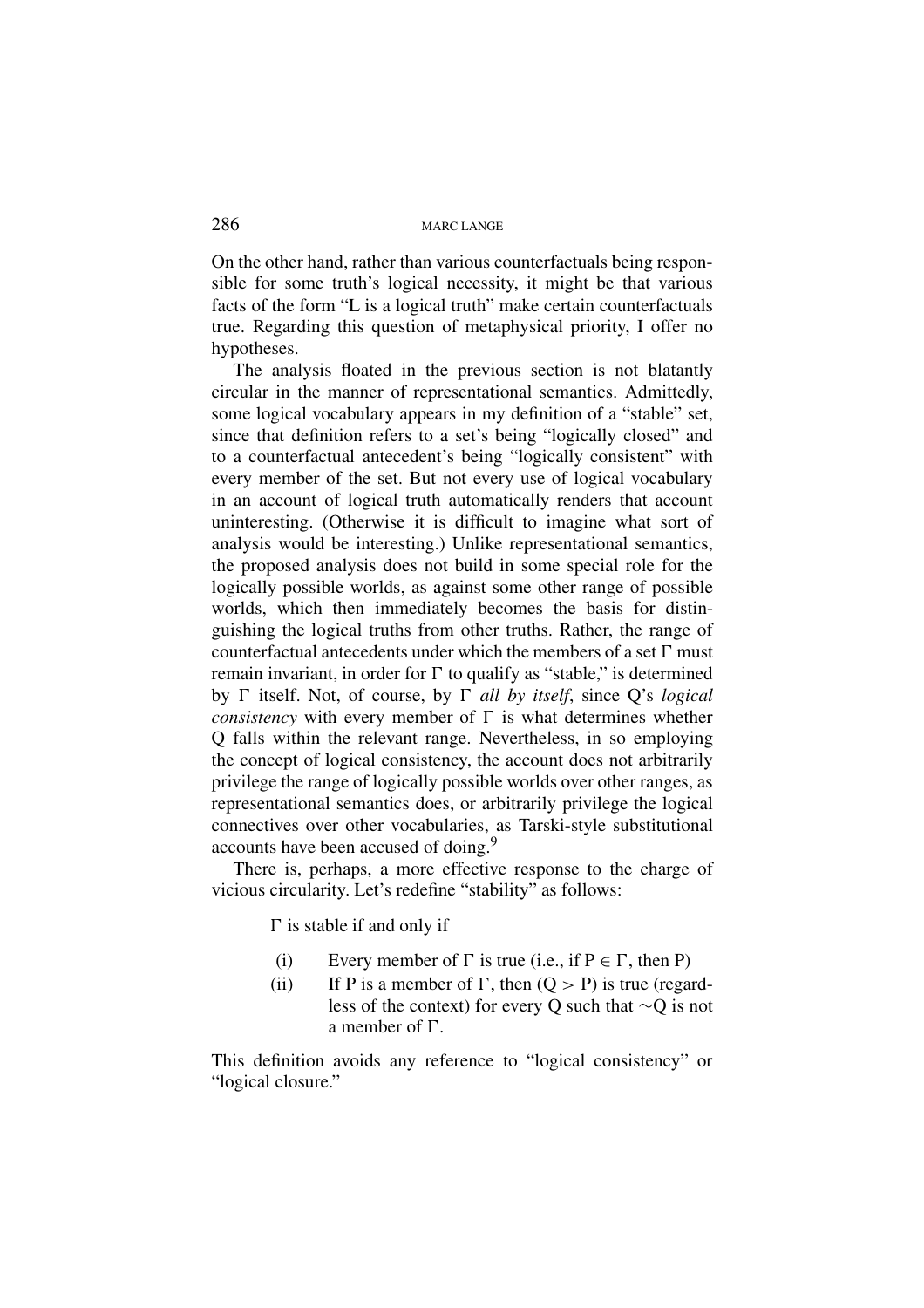Now I shall argue that  $\Gamma$  is stable, according to this new definition, if and only if  $\Gamma$  is stable according to my original definition (in the previous section).

First, I argue that every set that qualifies as stable, according to the new definition, is logically closed as far as non-modal facts are concerned.

For suppose that  $\Gamma$  contains only truths (satisfying requirement (i) above), P is an element of  $\Gamma$ , but  $\Gamma$  is not logically closed as far as non-modal facts are concerned. Without loss of generality, suppose that (P  $\supset \sim$ Q) is a logical truth but  $\sim$ Q is not a member of  $\Gamma$ . For  $\Gamma$  to be stable (by the above definition), requirement (ii) demands that  $Q > P$  be true (whatever the context). There are two cases.

In case 1,  $\sim$ O (a truth, since it is a logical truth that P  $\supset \sim$ O, and P is true since P is a member of  $\Gamma$ , which by hypothesis contains only truths) is not a logical truth, and so Q is not logically false. Then principles (2) and (3) (from section II) apply to Q as a counterfactual antecedent. Since it is a logical truth that (P  $\supset \sim Q$ ), it is a logical truth that  $(Q \supset \sim P)$ , and so it follows by principle (2) that  $Q > (Q \supset \sim P)$  $\supset \sim P$ ), and thus that Q >  $\sim$  P. So Q > P (which is demanded by  $\Gamma$ 's stability) would require Q > (P & ∼P), which is false (by principle (3)). So in case 1,  $\Gamma$  is not stable.

In case 2, ∼Q is a logical truth, and so Q is logically false. Then principles  $(2)$  and  $(3)$  fail to apply to O as a counterfactual antecedent. Some philosophers contend that if Q is logically false, then for any P,  $\sim (Q > P)$  is true.<sup>10</sup> In that event, once again  $\Gamma$  is unstable. But I am not convinced that all counterlogicals are (trivially) false. Perhaps there is a context in which it is true that had Q been the case, then I would have received five additional points on my logic homework (since in the course of answering the homework questions, I mistakenly took Q to be true). However, as I have mentioned, counterfactuals are notoriously context sensitive. I find it difficult to imagine that there are any counterfactuals  $(Q > P)$ , where ∼Q is a logical truth, that hold regardless of the context, as  $\Gamma$ 's stability demands.<sup>11</sup>

I conclude that  $\Gamma$  is stable, by the above definition, only if  $\Gamma$  is logically closed as far as non-modal facts are concerned. Therefore, it is harmless to add such logical closure to the above definition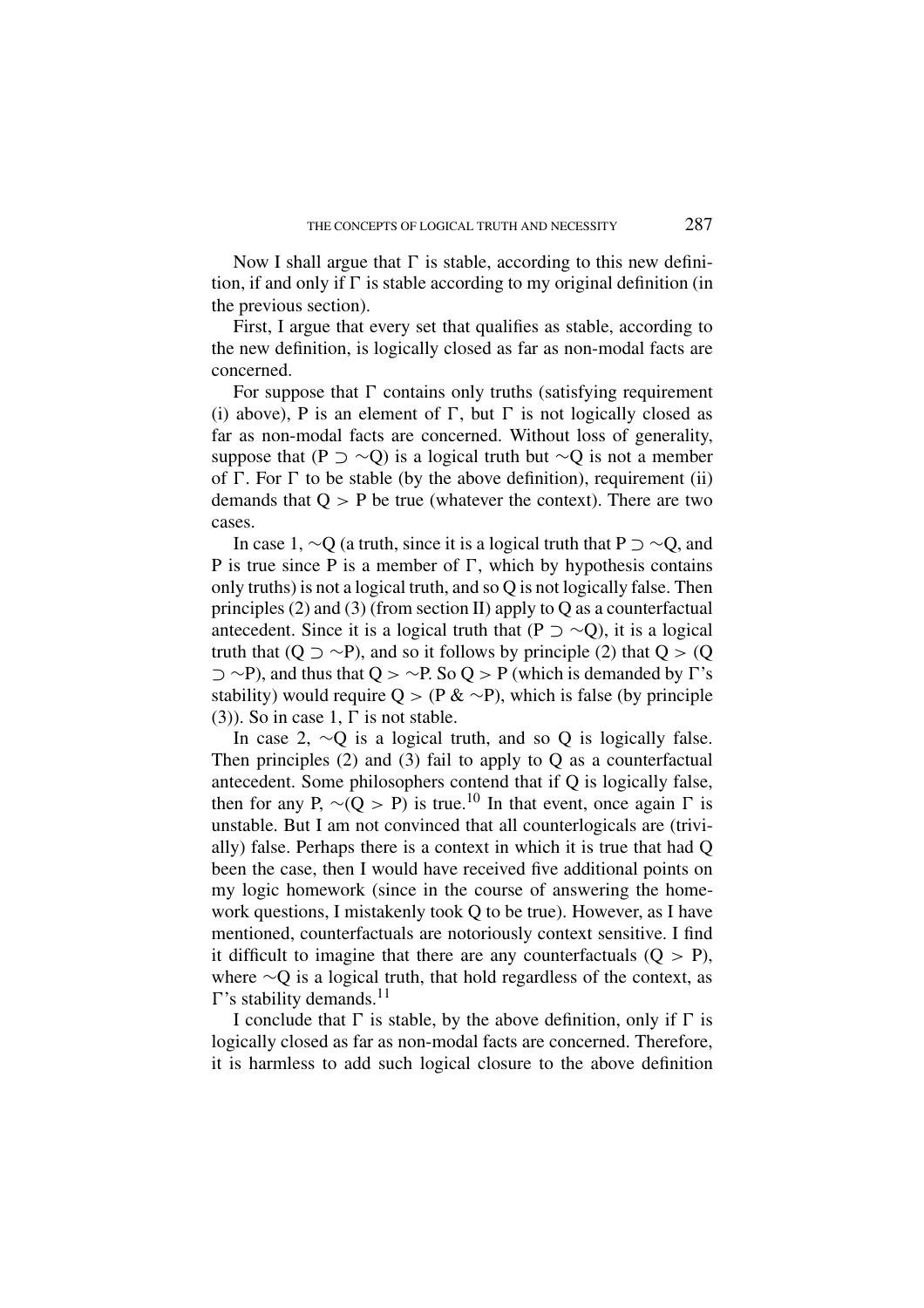as a further requirement for stability. In other words, the sets that qualify as stable, by the above definition, are exactly the sets  $\Gamma$  such that

- (i) Every member of  $\Gamma$  is true
- (ii)  $\Gamma$  is logically closed as far as non-modal facts are concerned
- (iii) If P is a member of  $\Gamma$ , then  $(Q > P)$  is true (whatever the context) for every Q such that  $\sim$ O is not a member of  $\Gamma$ .

But if  $\Gamma$  is logically closed as far as non-modal facts are concerned, then  $\sim Q$  is not a member of  $\Gamma$  if and only if Q is logically consistent with every member of  $\Gamma$ . Therefore, in the above (iii), it is harmless to replace "for every Q such that  $\sim$ Q is not a member of  $\Gamma$ " with "for every Q that is logically consistent with every member of  $\Gamma$ ." This leaves us with exactly the definition of "stability" that we arrived at in the previous section. So the sets that qualify as stable by the definition I just introduced, which makes no reference to "logical closure" or "logical consistency," are exactly the sets that qualify as stable according to the original definition of "stability."

This revised notion of "stability" apparently allows us to avoid any threat of vicious circularity in defining the logical truths as the members of the smallest nonempty stable set. The revised notion of "stability" also addresses a second objection that might have been raised against the account floated in the previous section. It might have been objected that in stipulating that a "stable" set must be logically closed, I simply equipped my definition of "stability" with an *ad hoc* device for prohibiting any non-empty proper subset of the logical truths from qualifying as stable. This makes it too easy for the set of logical truths to count as the smallest non-empty stable set. In reply, it might have sufficed to point out that the fact that the set of logical truths is the smallest nonempty set that satisfies conditions (i) and (ii) in the original definition of "stability" in no way guarantees that it is going to be the smallest nonempty set that satisfies condition (iii). That the set of logical truths is the smallest nonempty set that, in light of conditions (i) and (ii), is eligible to qualify as stable does not automatically mean that it will succeed in qualifying. So it has not been made especially "easy" for the set of logical truths. Be that as it may, our revised definition of "stability" permits us to avoid the objection more decisively. It contains no *ad*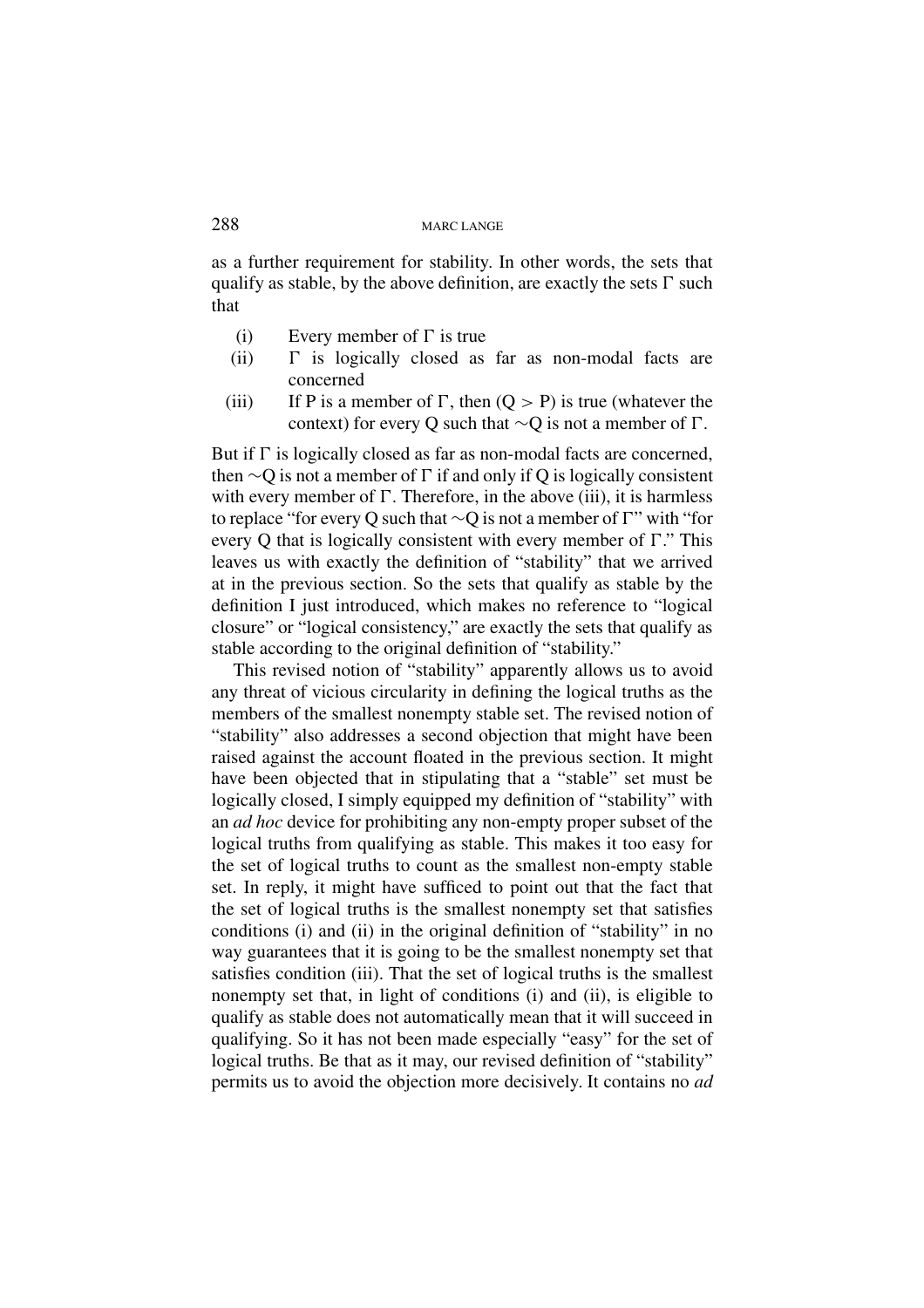*hoc* device for excluding proper subsets of the logical truths from qualifying as stable.

IV.

If we wanted to know what is especially notable about the logical truths, representational semantics could tell us only if we already recognized that there is something especially noteworthy about the logically possible worlds – which does not represent much progress. Admittedly, my proposal could tell us what is especially important about the logical truths only if we already recognized that there is something especially important about a set's being stable. But appreciating the importance of stability does not presuppose appreciating the importance of the logical truths. Stability, unlike the range of logically possible worlds, has the potential for independent significance. (Here we return to Carnap's desideratum of fruitfulness.) Let's examine this more closely.

Consider a set that is the logical closure of the laws of nature and some accidental generalization, such as Goodman's favorite: "All of the coins in my pocket are silver." Though satisfying conditions (i) and (ii) in the original definition of "stability," this set is not stable.<sup>12</sup> There are counterfactual suppositions that are consistent with every member of this set but under which Goodman's favorite accidental generalization is not invariant – such as "Had I put a penny in my pocket." This argument applies even to an accidental generalization that is invariant under a broad range of counterfactual suppositions. For instance, let the accident be "Whenever my office telephone is not ringing and I pick up my telephone receiver and put it to my ear, I hear a dial tone." This generalization would still have held had I kept different office hours, had I picked up my receiver one hundred times a day, not to mention had the weather been different, had I worn a different shirt this morning, and so forth. Nevertheless, the logical closure of this accident and the laws of nature is unstable. (Had I sometime unplugged the telephone cord ...)

Although there is a rather wide range of counterfactual suppositions under which this accident would still have held, intuitively we do not regard this accident as possessing any sort of necessity, akin to (although "weaker" than) logical necessity, physical necessity,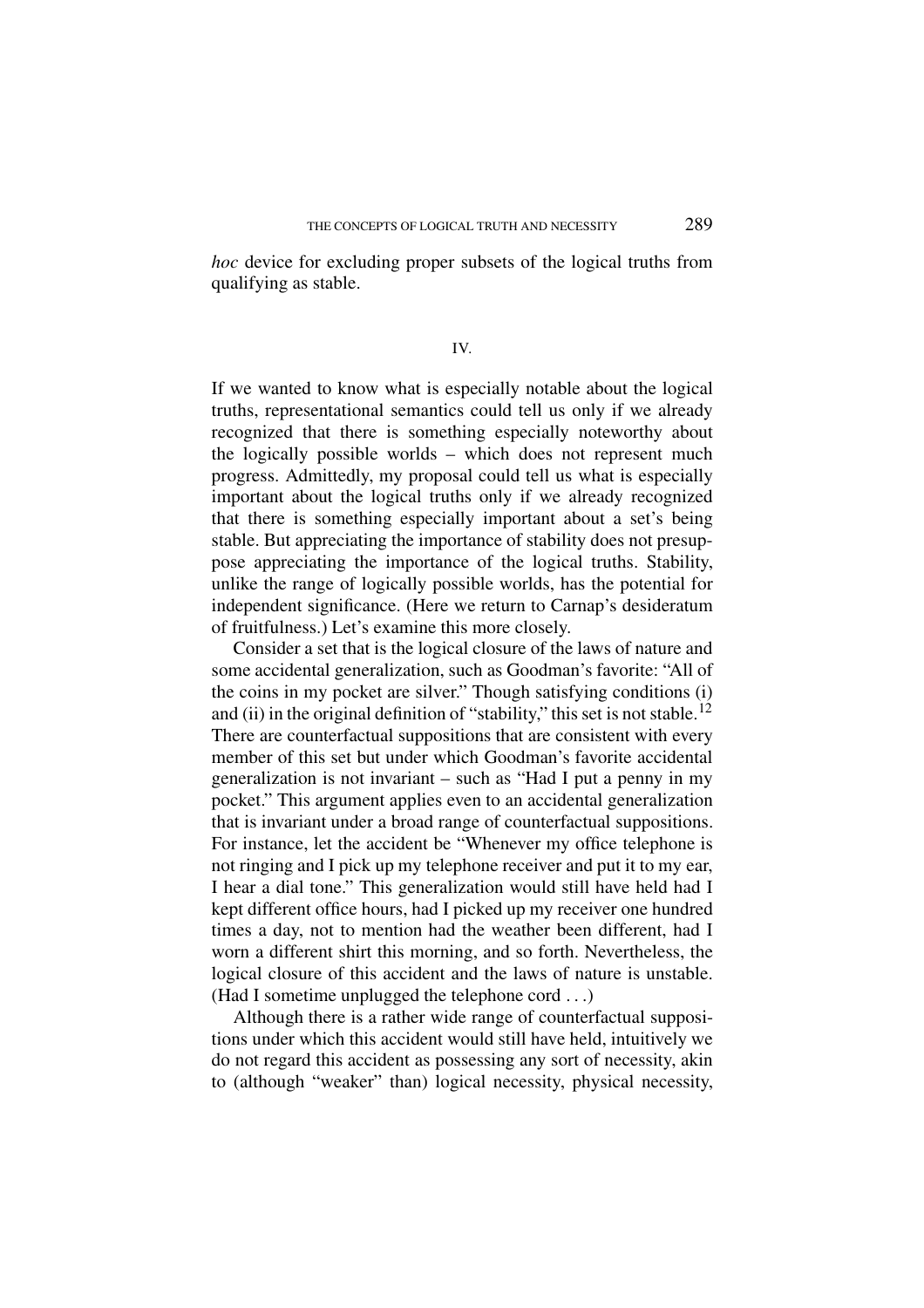and so forth. Apparently, no set containing physically accidental truths has a corresponding sense of necessity. In this connection, it is highly suggestive that no set containing physically accidental truths is nontrivially stable. For if we are considering the logical closure of some accidental generalization G (such as Goodman's favorite: "All of the coins in my pocket are silver") and this set does not contain every accidental truth, then we can consider an accidental truth H outside the set (such as Hempel's favorite: "All gold cubes are smaller than one cubic mile") and then form the counterfactual supposition (∼G or ∼H). The set's stability would require that ( $\sim$ G or  $\sim$ H) > (G and  $\sim$ H). But when G and H are utterly unrelated, it is hard to imagine that this counterfactual conditional is true (whatever the context). Indeed, with regard to "Had my pocket contained a non-silver coin or some gold cube exceeded one cubic mile," I daresay that in many conversational contexts, neither "... then my pocket would have contained a non-silver coin" nor "... then some gold cube would have exceeded one cubic mile" is true. (All that is true there is "then maybe my pocket would have contained a non-silver coin, but maybe not.")

Let's pursue this apparent correspondence between stable sets and varieties of necessity. Consider the set containing just one law of nature together with its logical consequences. Is this set stable? Apparently not. Suppose the law generating the set is the Lorentzforce law,  $\mathbf{F} = (q/c)\mathbf{v} \times \mathbf{B}$ , which gives the force  $\mathbf{F}$  felt by a material point particle with electric charge *q* moving at velocity *v* in magnetic field  $\bm{B}$ , where  $\bm{c}$  is the speed of light. Now take a natural law that was omitted from the set, such as the consequence of relativity theory that every material body accelerated from rest fails to exceed *c*. Now had this law been violated, would the Lorentz-force law still have held? (Would the Lorentz-force law have held of bodies moving with speed  $v > c$ ?) The answer is almost certainly "No," though perhaps future discoveries in physics will reveal it to be "Maybe, maybe not." But the set's stability requires that the answer be "Yes." Again, the set is not stable, and there is no special sense of necessity pertaining to all and only its members. The Lorentz-force law and the consequence of relativity theory seem to possess necessity of the very same sort.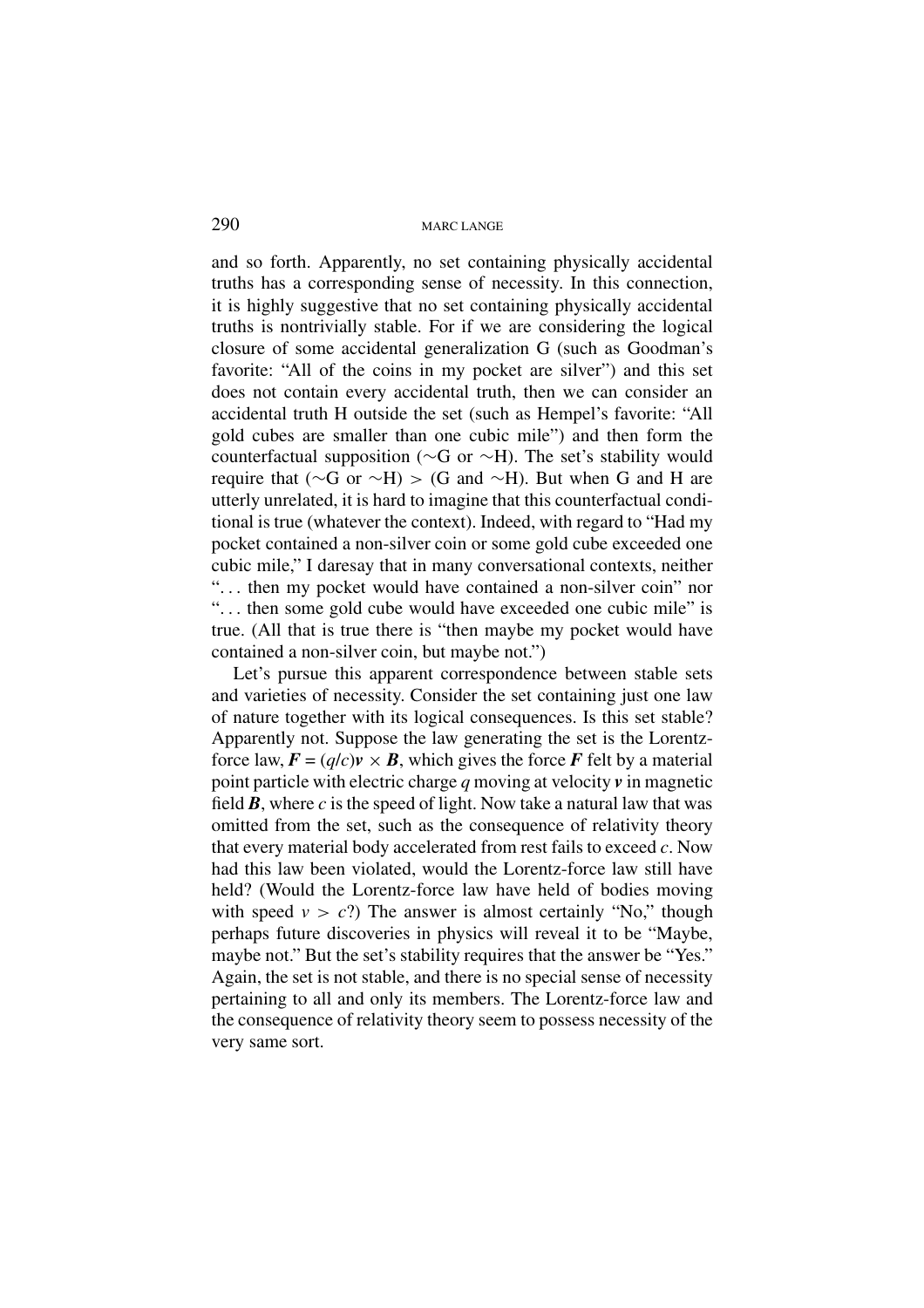However, we can imagine a possible world where the laws of nature come in strata, with each stratum generating a stable set. One stable set might be the logical closure of Newton's laws of motion. Another stable set might be the logical closure of Newton's laws of motion and the laws governing the various forces (e.g., gravity, magnetism, or whatever) operating in this universe. Another stable set might be the logical closure of Newton's laws of motion, the force laws, and the laws specifying the physical properties (e.g., mass, charge, etc.) of the various species of elementary particle (e.g., electrons, muons, or whatever) in this universe. For the first of these sets to be stable, it must be the case that had the various force laws been different (e.g., had gravity been twice as strong), the relation expressed by Newton's second law of motion between a body's mass, the force it feels, and the acceleration it undergoes would have been no different. Likewise, for the second set to be stable, it must be the case that had muons been twice as massive, the force laws would have been no different. My point is that it is intuitively plausible to characterize such a universe as having *three grades of physical necessity*, each corresponding to a stable set.<sup>13</sup> (Science may eventually reveal that the laws of the actual universe form similar strata.)

As we saw in section II, a logically closed set of truths is stable if and only if every member of the set would still have been true under any counterfactual antecedent under which it is logically possible for *all* of the set's members still to be true. In other words, a logically closed set of truths is stable if and only if the range of counterfactual perturbations under which all of those claims are invariant is as broad as it could possibly be. *A stable set has as much invariance under counterfactuals suppositions as it could possibly have*. I suggest that this is what it means for the set of claims to be associated with a sense of *necessity* – since "necessity" is intuitively an especially strong sort of persistence under counterfactual perturbations, but (as we saw) not every fact for which there is a wide range of counterfactual perturbations under which it would still have held qualifies as "necessary" in any sense. Being "necessary" is supposed to be *qualitatively* different from being invariant under a wide range of counterfactual suppositions.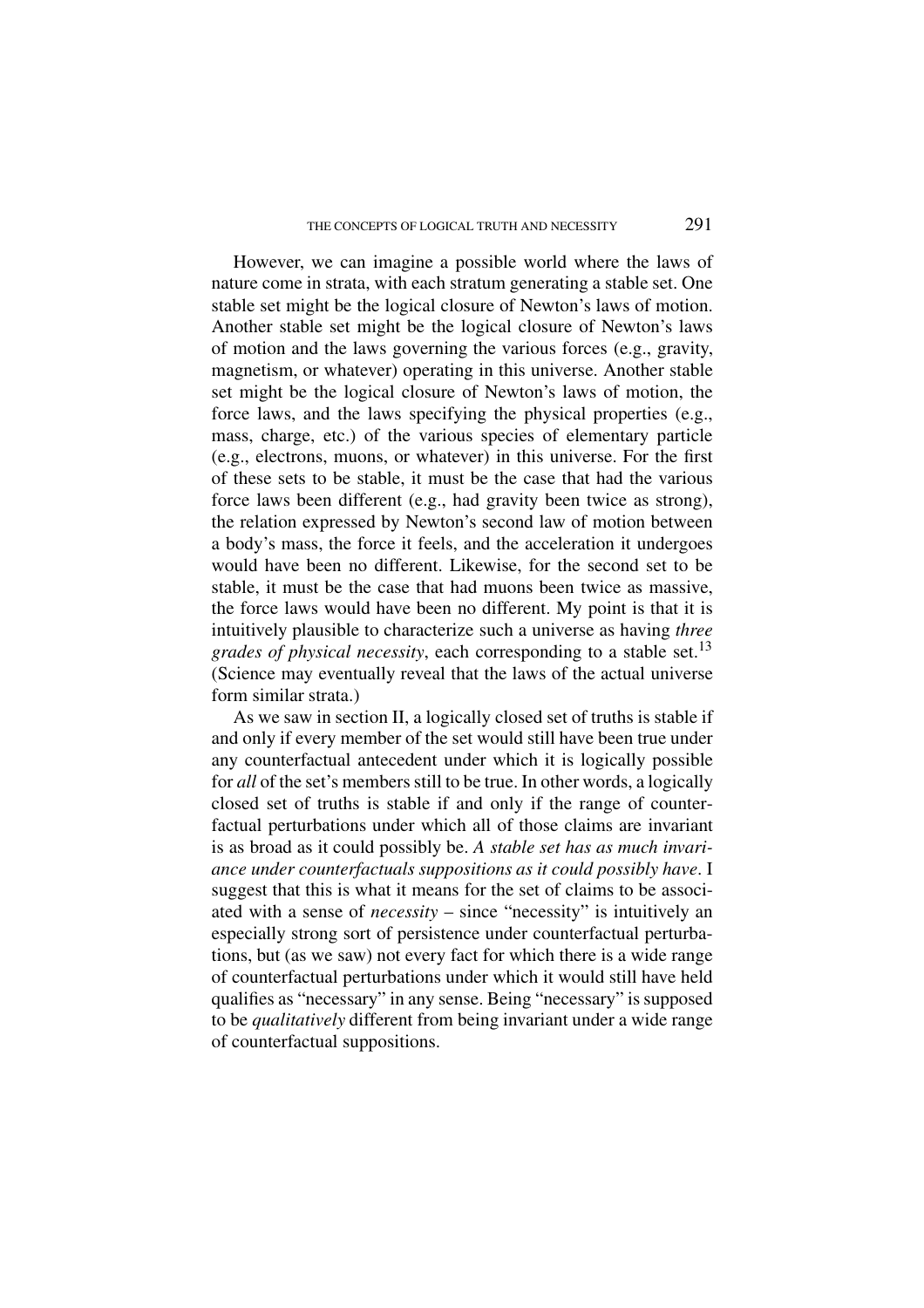Here is another argument in support of this counterfactual analysis of necessity. Intuitively, if O is possible and  $O > P$ , then P must be possible; whatever would have happened, had something possible happened, must also qualify as possible. Suppose that what makes something count as "possible," in a particular sense of the word (logically, physically, etc.), is that it is logically consistent with every member of a particular logically closed set of truths, where each sense of "possibility" corresponds to its own particular logically closed set of truths. (Intuitively, of course, the logically closed set of truths associated with a given sense of possibility contains exactly the claims that are "necessary" in the corresponding sense.) What would that set have to be like in order for this view of possibility to respect the principle that if O is possible and  $O > P$ , then P is possible? On this view of possibility, the principle says that if Q is logically consistent with every member of the relevant set and Q  $>$ P, then P is logically consistent with every member of that set. This is guaranteed if the set is stable. (For if Q is logically consistent with every member of a given stable set, then under the counterfactual supposition that Q, every member of that set would still have held, and so – by principle  $(3)$  – anything else that would have been the case must be logically consistent with every member of the set.)

Now look what happens if the logically closed set of truths that corresponds to some sense of possibility is unstable: there is some Q, logically consistent with every member of the set, such that ∼(Q > P) for some P belonging to the set. The fact that it is not the case that P would have held, had Q held, means that ∼P might have held, had Q held. But since P belongs to the set, ∼P fails to be logically consistent with every member of the set, and so ∼P is deemed "impossible," on this scheme. Thus, if an unstable set corresponds to some sense of possibility, then had possibility Q obtained, the impossibility ∼P might have obtained. This conflicts with a principle slightly broader than the one introduced in the previous paragraph, namely, that whatever *might* have happened, had something possible happened, must also qualify as possible.

Thus, if the claims expressing possibilities in some sense are exactly the claims that are logically consistent with every member of some logically closed set of truths that is associated with that sense of "possibility," then all and only the *stable* sets are associated with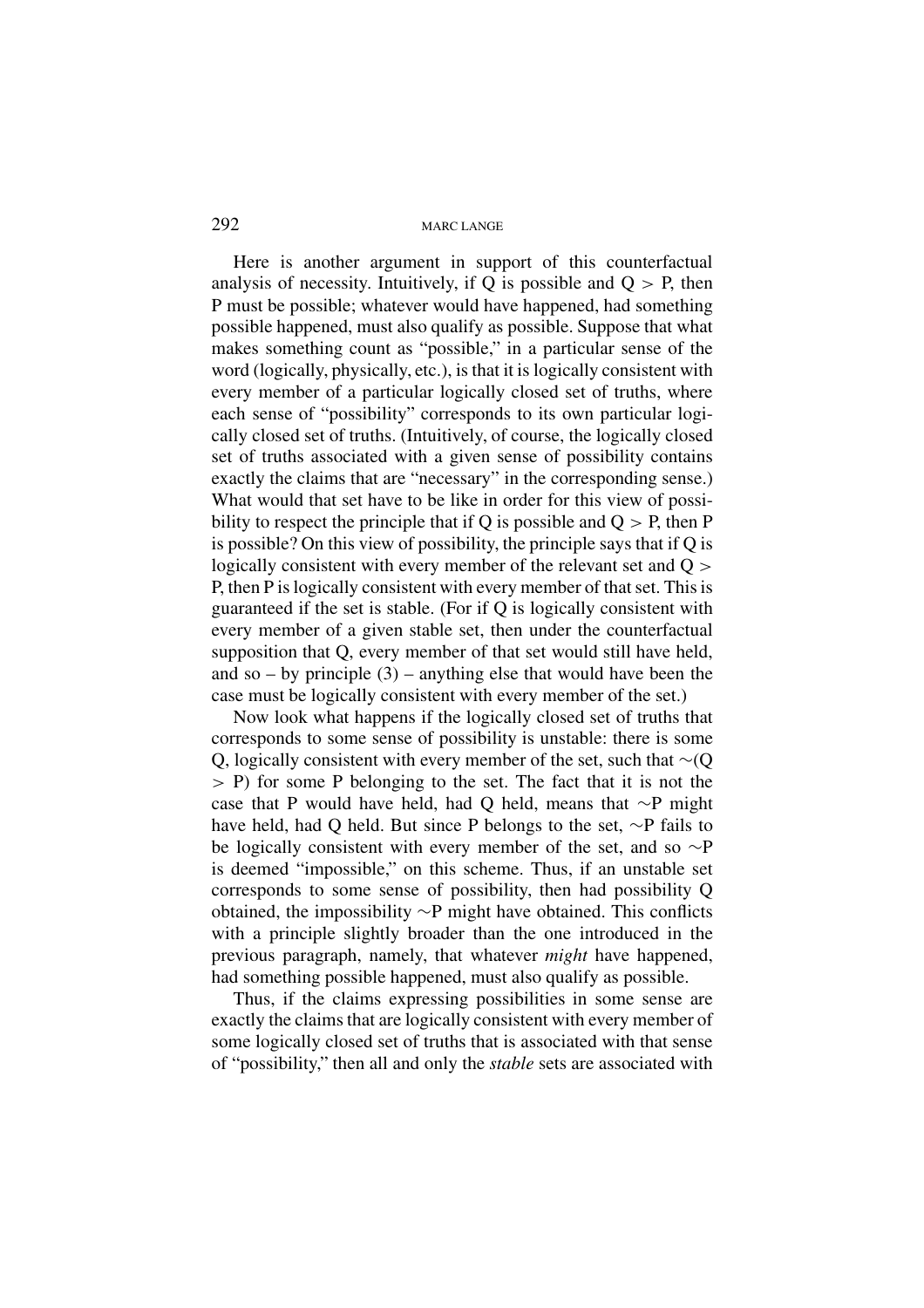senses of possibility. A set that contains exactly the necessities in some sense must be a stable set.

Here is another route to the same conclusion. Look what happens if the claims that express "possibilities" in a certain sense are exactly the claims that are logically consistent with a certain logically closed but *unstable* set of truths. Since the set is unstable, there is a claim Q, logically consistent with every member of the set, such that for some member P of the set,  $∼(Q > P)$ . Perhaps  $Q > ∼P$ . At the very least, had Q held, then ∼P might have held, But ∼P is (according to our initial supposition) impossible. To indulge in some "possible worlds" talk: some Q-world is possible (since Q is logically consistent with every member of the set), and yet at least one of the optimally close Q-worlds is impossible, since something impossible (∼P) might have happened had Q held. This result conflicts with the intuition that *any possible* Q-world is closer to the actual world than is *every impossible* Q-world.<sup>14</sup>

On the other hand, suppose that the claims expressing "possibilities" in a certain sense are exactly the claims that are logically consistent with a certain *stable* set. Then if there is a possible Qworld (i.e., if Q is logically consistent with the relevant stable set), then (given principle (3) and the set's stability) whatever might have happened, had Q been the case, must be possible (i.e., logically consistent with the relevant stable set). Hence, one or more *possible* Q-worlds are the optimally close Q-worlds and so, in particular, are closer to the actual world than is every *impossible* Q-world.

All of these arguments display the significance of a set's stability and the fruitfulness of explicating logical truth in terms of stability. It is difficult to resist the conclusion that a logically closed set of truths includes exactly the truths possessing a certain kind of *necessity* if and only if the set is stable. On this view, what makes the set of logical truths and the logical closure of the natural laws *alike* is that they are both nontrivially stable; this common feature is what is captured by characterizing each set's members as *necessary*, though in different senses. Unlike the Tarski-style model-theoretic analyses, the counterfactual analysis of logical truth allows the concept of logical truth to be connected directly to necessity. Moreover, different grades of necessity can be given a unified treatment, but without suggesting that *every* selection of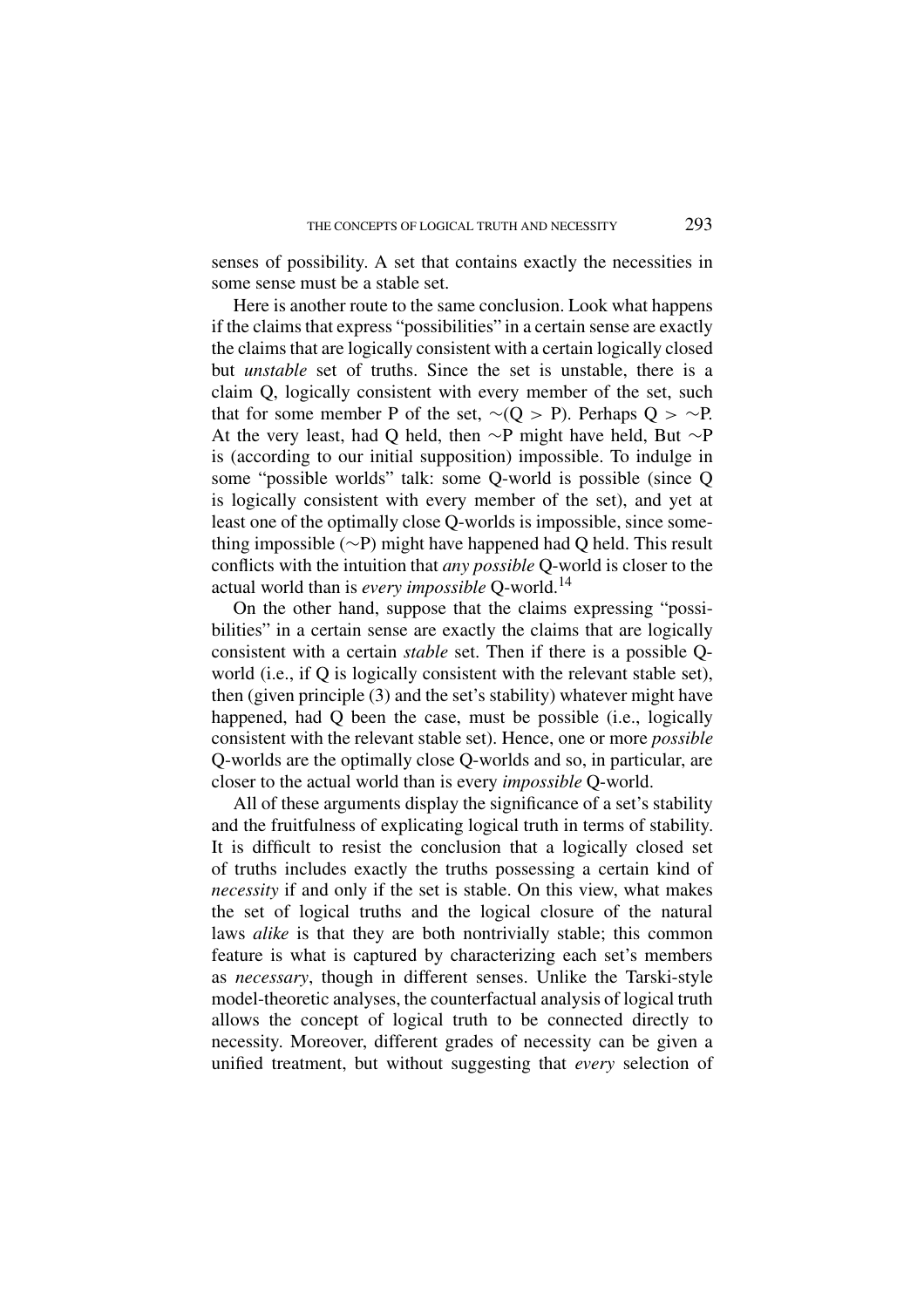some vocabulary to privilege or *every* logically closed set of truths corresponds to a variety of necessity. For the stable sets are not plentiful. (The "Washington truths," for example, fail to generate one.)

V.

I shall now entertain an objection that cuts right to the heart of this approach: principle (2), i.e., the stability of the set of logical truths. Consider the counterfactual: Had Gödel denied the "law" of double negation, then the "law" of double negation would (probably) have been false and its negation true. We can imagine perfectly legitimate conversational contexts where the reliability of Gödel's capacity for logical insight is especially salient, and hence where this counterfactual is correctly asserted. (In other contexts, it would instead be correct to say "Had Gödel rejected the 'law' of double negation, then he would have made a lousy logician.") But this counterfactual's antecedent expresses a logical possibility. So we have here an apparent violation of principle (2), i.e., a prima-facie counterexample to my claim that the set of logical truths is stable.<sup>15</sup>

In my 2000 (pp. 77–79), I discussed analogous challenges to principle (1), i.e., to the stability of the set of natural laws and their logical consequences. For example, consider: Had Smith [a distinguished physicist] proposed some alternative to special relativity that came to be accepted by the physics community, then special relativity would (probably) have been false. Counterfactuals are, as I have said, notoriously context sensitive. Had I jumped from the window ledge, I would have suffered serious injury. Yet in another context, where my circumspection is front-and-center, it is instead correct to assert that had I jumped, I would have first arranged for a net to be deployed below, and so would not have suffered serious injury. In still another context, it is instead correct to assert that I would have first made sure that it was a ground-floor ledge. Having become intoxicated by such cases, one might well think that there must surely be contexts in which, for some logically (physically) possible Q, it is correct to assert  $Q > P$  for some logically (physically) impossible P. The Gödel and Smith examples would then seem made-to-order.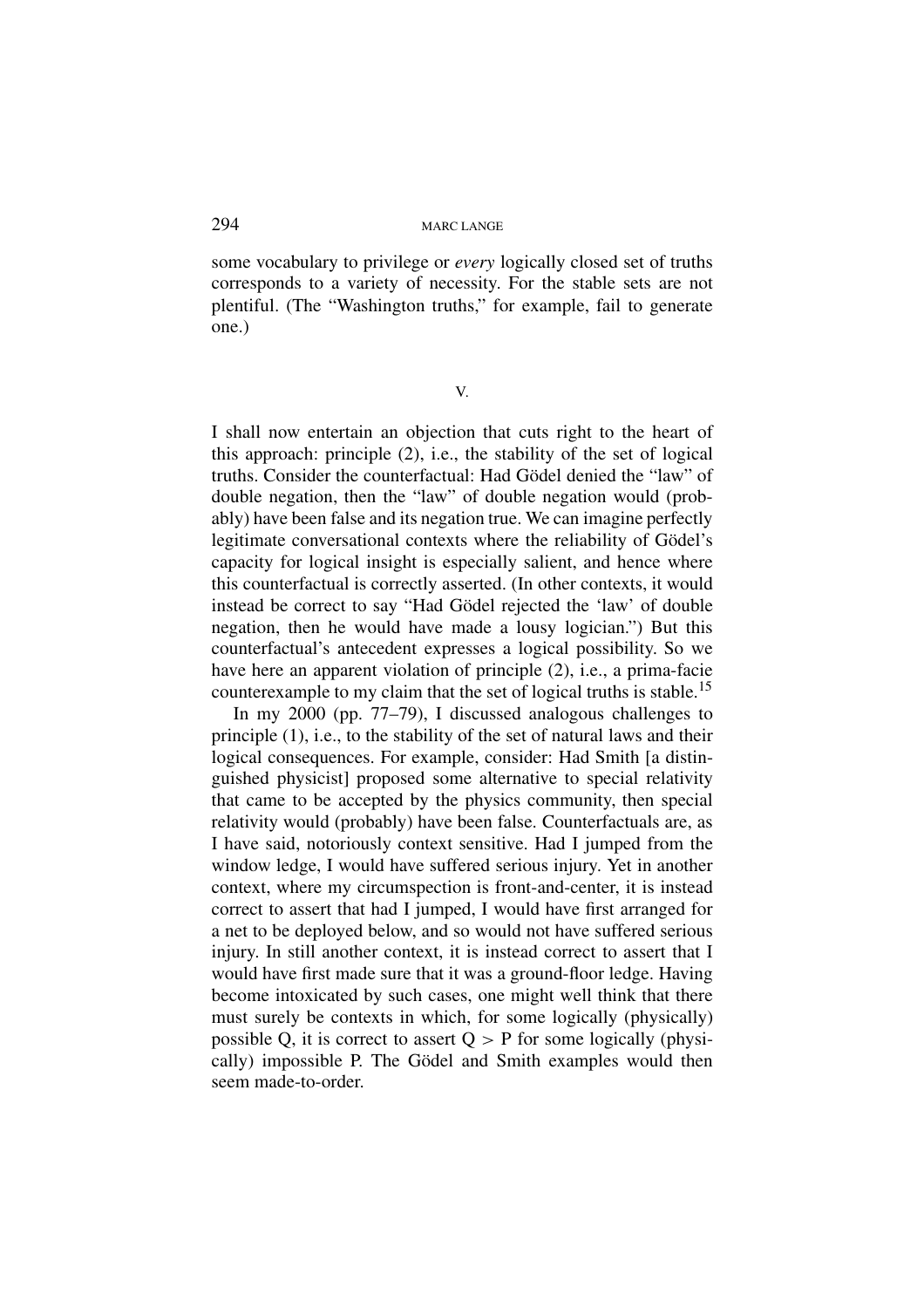However, I do not believe that the Gödel and Smith examples constitute genuine counterexamples to the stability of the logical and physical necessities, respectively. In order to respect the stability of the logical (physical) necessities, one must accept  $Q > P$  for any Q that one takes to be logically (physically) possible and any P that one takes to be logically (physically) necessary. However, although (presumably) which truths really are logically (physically) necessary does not depend on which truths one takes so to be, nevertheless which truths it is appropriate for one to take so to be may vary somewhat in different contexts, where different evidence and different lines of argument are properly taken into account, or different thresholds for full belief are properly employed. In a context where we (fortified by the considerable empirical evidence for Einstein's theory of relativity) confidently take the theory of relativity as capturing various laws of nature, we should say (considering the objectivity of the laws of nature) that relativity theory would have been correct even if Smith and the entire physics community had rejected it. In other, more "philosophical" contexts, however, we may (despite having exactly the same evidence for relativity theory) keep a more open mind about the future of physics – about whether relativity theory will survive further scientific revolutions, whether it can be unified with quantum field theory, and so forth. (We might, for example, have been discussing the "disastrous pessimistic metainduction" from the history of science.) In this sort of context, we should say that had the physics community sometime forcefully rejected the theory of relativity, then relativity theory would (probably) have been false. But this assertion does not violate the stability of the physical necessities, since in this context, we do not assert this counterfactual *while believing that relativity theory indeed captures the genuine laws of nature*.

To better appreciate this, notice that in such a context, we do not say, "Although relativity theory consists of genuine laws of nature, nevertheless had Smith led the physics community to reject relativity theory, then it would (probably) not have consisted of natural laws." There is an inconsistency between asserting relativity theory and asserting the Smith counterfactual. (In contrast, there is nothing inconsistent in saying "The Yankees won the game, but had Jeter failed to catch that vicious line drive in the eighth inning,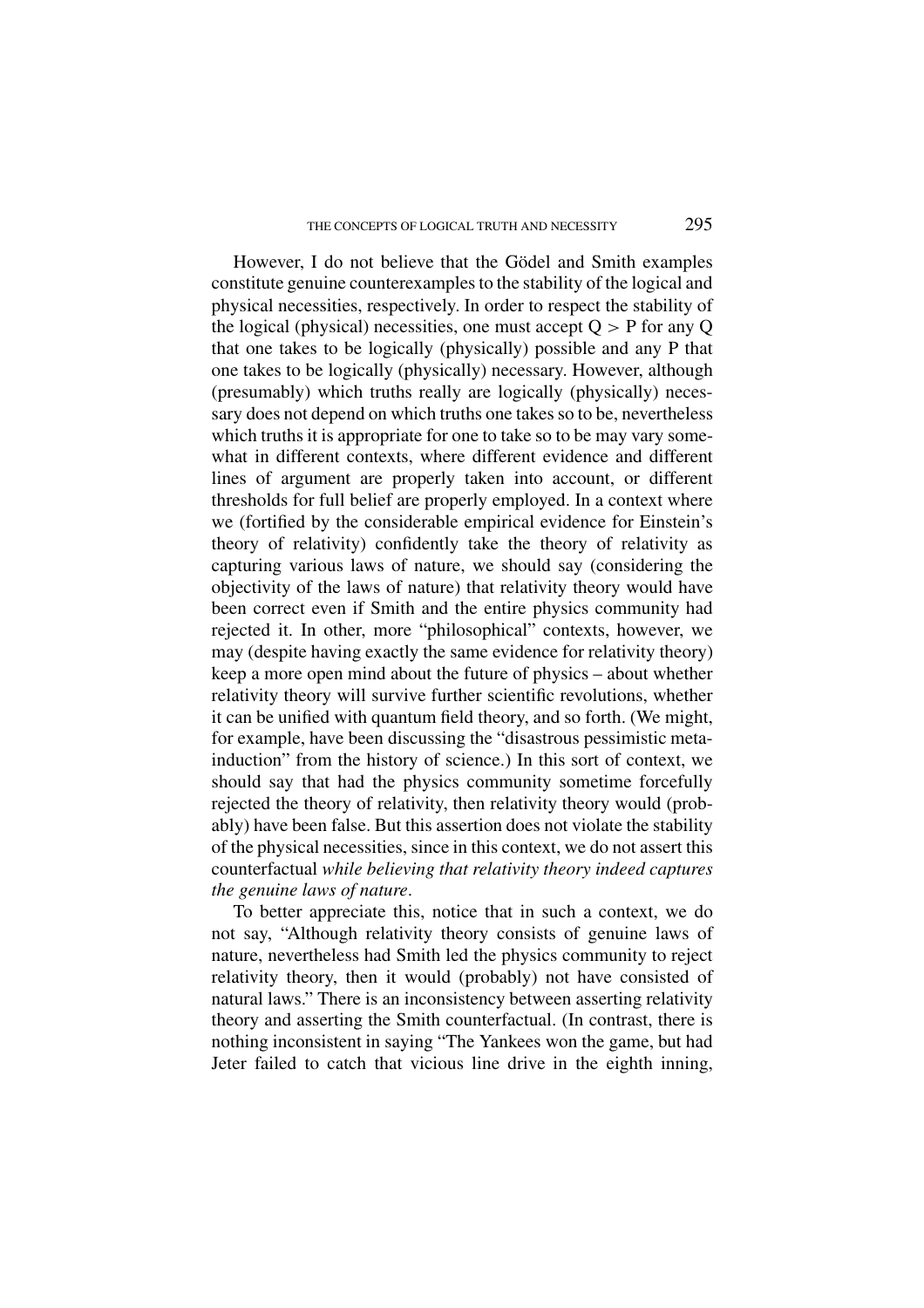the Yankees would probably have lost.") Similarly, in the Gödel example, we do not assert "Although the 'law' of double negation is truly a law of logic, it would (probably) not have been had Gödel said it isn't." We assert these Gödel and Smith counterfactuals only in contexts where we put aside some of what in other contexts we might profess as our beliefs.

In the case of natural laws, this putting aside can happen when we are discussing the evidence for believing that a certain claim expresses a natural law. For in discussing the force of that evidence, we cannot beg the question by presuming the theory that we are in the course of confirming. For example, imagine a vendor of weather glasses who knows that the accuracy of her products is secured by natural law. Suppose that she is speaking to a potential customer:

Customer (pointing to a glass): Is this weather glass reliable?

Vendor: Yes. For instance, it read "Fair" yesterday, and you can plainly see that it is fair weather today.

Customer: Yes it is. But maybe it read "Fair" yesterday because it was broken in such a way that it always reads "Fair." Then its "accuracy" yesterday would not constitute good evidence of its accuracy when it is in working order. Even a broken clock is right twice a day.

Vendor: It was in proper order yesterday.

Customer: Good. But does the fact that it read "Fair" yesterday and was in working order, and that today's weather is fair, confirm (to some degree) that whenever it is in working order, its prediction is accurate? In order for the test to supply us with good evidence, it must be that the hypothesis could have failed the test – that the test could have revealed the weather glass to have been inaccurate yesterday. For instance, you cannot confirm "All ravens are black" by asking your robot to bring only black objects to you and then noticing that one of them is a raven. By this procedure, you could not have discovered a counterexample, a raven that is not black.

Vendor: Yes, I too have studied a little philosophy of science. But had the weather glass read "Foul" yesterday and been in working order, it would have been inaccurate, since today's weather is fair. So yesterday's "Fair" reading, made while the weather glass was in working order, confirms (to some degree) that the instrument is accurate whenever it is in working order.

The vendor's assertion that "Had the weather glass read 'Foul' yesterday and been in working order, it would have been inaccurate" apparently conflicts with the stability of the natural laws since (in this story) it is a law of nature that these weather glasses are accurate, when in working order, and it is physically possible for the glass to have read "Foul" yesterday and been in working order.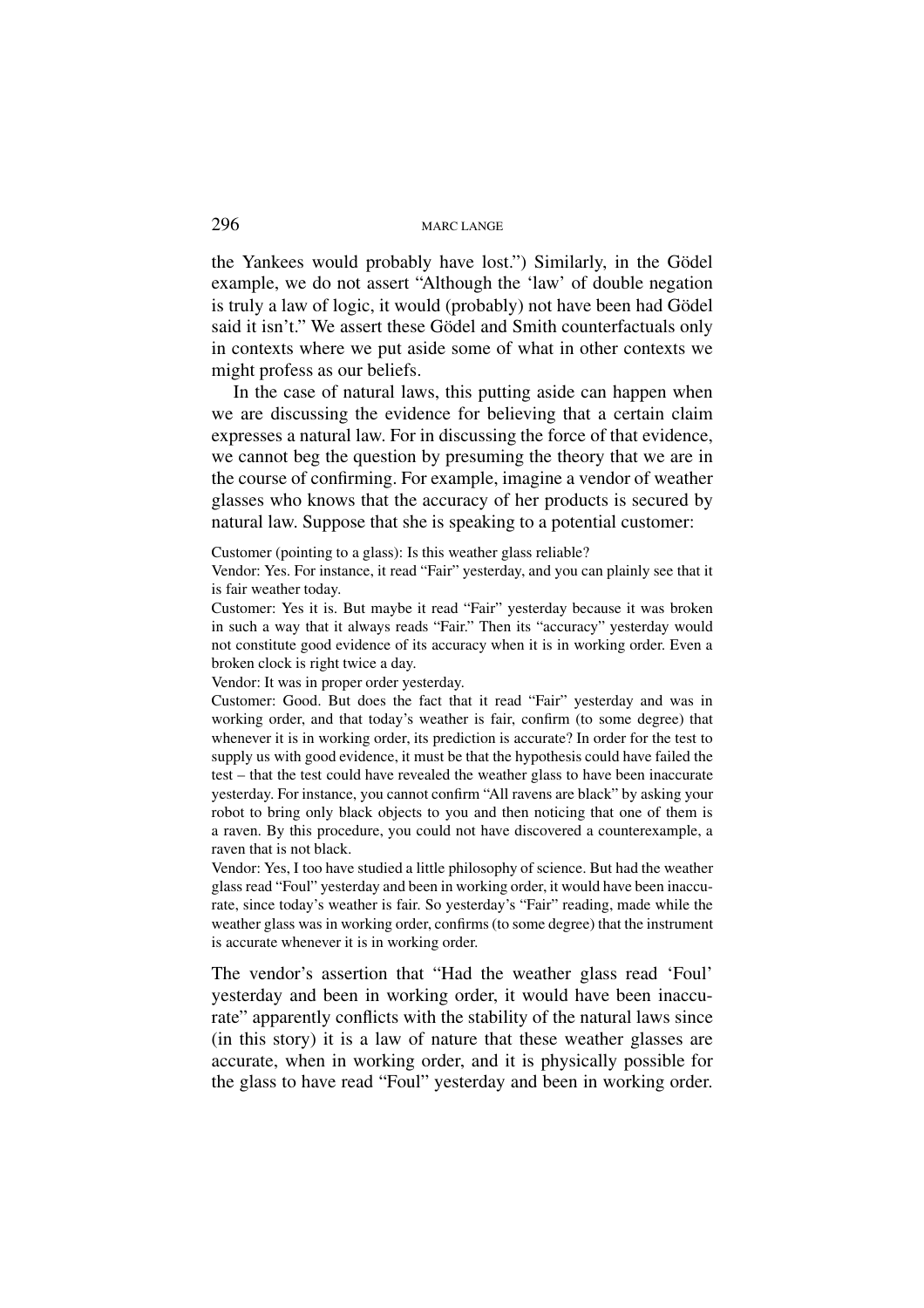However, the vendor makes the assertion in the context of trying to convince the customer of the very law that apparently fails to be invariant under this counterfactual's antecedent. Therefore, although the vendor herself believes in this law, she obviously cannot presume it when entertaining the counterfactual: from the customer's viewpoint, the vendor would then be begging the question.

The counterfactual asserted by the vendor is false, in view of the law guaranteeing the weather glass's reliability (when it is in working order). But because the customer does not know this law, she does not know that this counterfactual is false, and accordingly, the vendor asserts it when she adopts the customer's epistemic vantage point. To reinforce this point, we could adopt the procedure we followed earlier and see what happens if we try to assert the law and the above counterfactual in the same context. We end up with "Although it is a law of nature that weather glasses (in working order) are reliable, nevertheless had the weather glass read 'Foul' yesterday and been in working order, it would have been inaccurate." This is at war with itself.<sup>16</sup>

In short, the Gödel, Smith, and weather-glass counterfactuals that run contrary to the laws' stability are false. But they can be appropriately asserted out of ignorance of the actual laws, where this ignorance may be genuine or adopted sympathetically. These counterfactuals appear correct only when they are understood under the pretense that the logical (or natural) laws that govern the actual universe are (or may be) other than they really are.

What shall we conclude regarding my suggestion that the logical truths form the smallest non-empty stable set? One desideratum I mentioned for an analysis of logical truth is that the account distinguish the logical truths from the mathematical truths, conceptual truths, and such truths as "All red objects are colored" and "If Abe is taller than George, then George is not taller than Abe." I am not sure about whether these other necessary truths join the logical truths in belonging to the smallest non-empty stable set. Is it the case that had a red object not been colored, then ∼(P&∼P) would still have held? A referee suggested that "If there were something red but not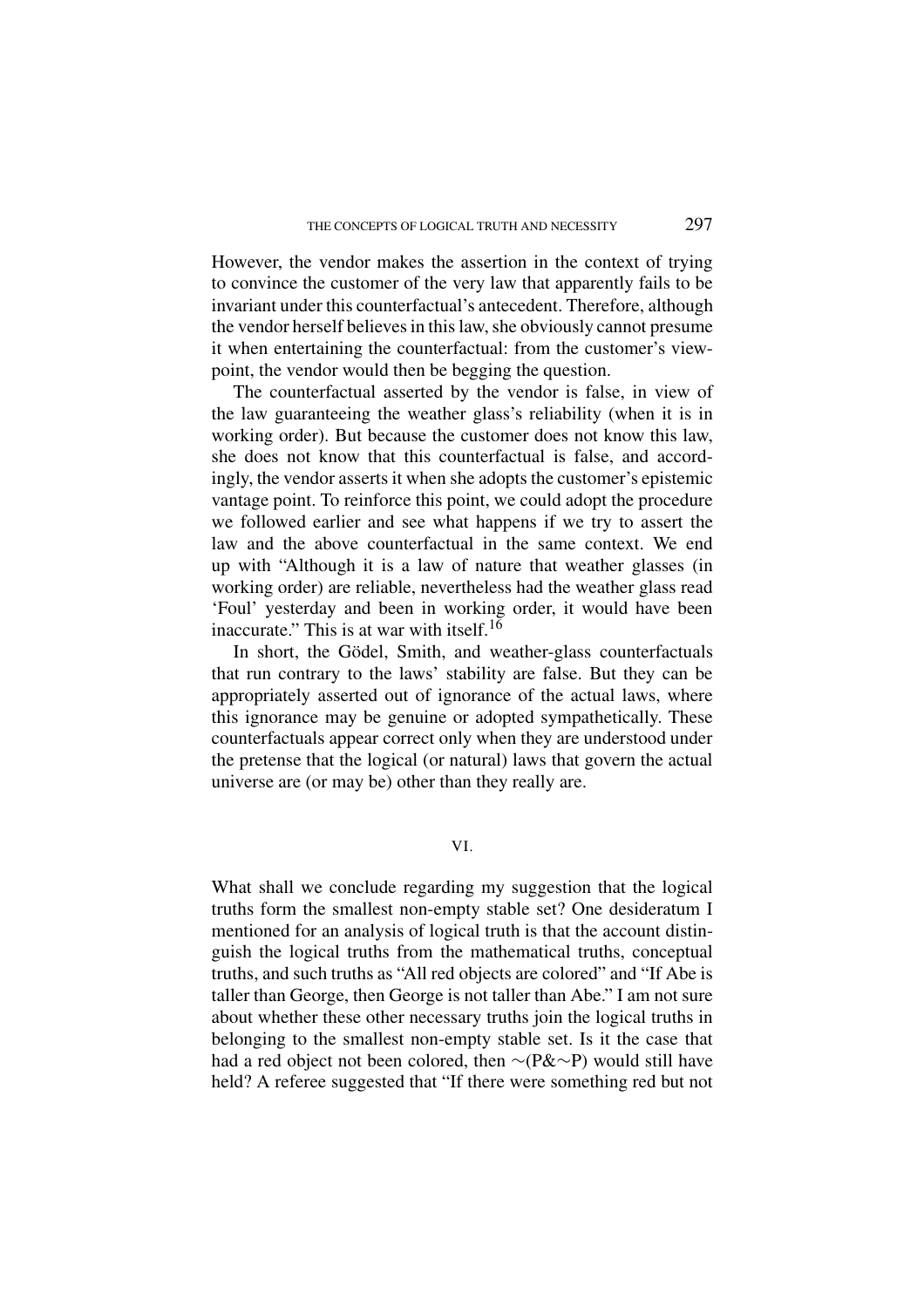colored, then there would be something that had a color and did not have a color" does not sound too bad. If this counterfactual holds (in some context), then the smallest non-empty stable set must contain more than just the logical truths.

If these other necessities turn out to join the logical truths in the smallest non-empty stable set, then my account fails to describe what sets the logical truths apart – or deems all of these other necessities actually to be logical truths, despite the fact that they appear to have nothing specifically to do with logic. On the other hand, perhaps these other necessities do not all join the logical truths in the smallest non-empty stable set. For example, perhaps the mathematical truths are not members of the smallest non-empty stable set, but join the logical truths in forming a larger stable set. In discussing counterfactuals such as "If the axiom of choice were false, the cardinals wouldn't be linearly ordered," Field (1989, pp. 236–238) seems to suggest that the hierarchy goes as follows: logical truths, mathematical truths, laws of nature.

Perhaps I have at least characterized the most basic grade of necessity instead of characterizing logical truth. I leave it as an open question whether any truths besides the strictly logical ones possess this grade of necessity. It may be that the logical truths must be supplemented by some other necessary truths in order to form the smallest non-empty stable set. But I do not believe that any set formed of some of these other necessities, but omitting some logical truths, is stable.

Furthermore, my proposal allows us to characterize precisely at least one point that is at issue in whether the mathematical truths, conceptual truths, and so forth possess the same necessity as the logical truths. My proposal explains what it would take – that is, which counterfactual conditionals would have to hold – in order for these other truths to be as necessary as the logical truths. It might even be suggested that the uncertainty in our intuitions about whether these other truths possess the same kind of necessity as the logical truths is exactly matched by our uncertainty about the truth of certain counterfactual conditionals ("If there were something red but not colored ...") that would have to be true in order for the logical truths to form a stable set all by themselves.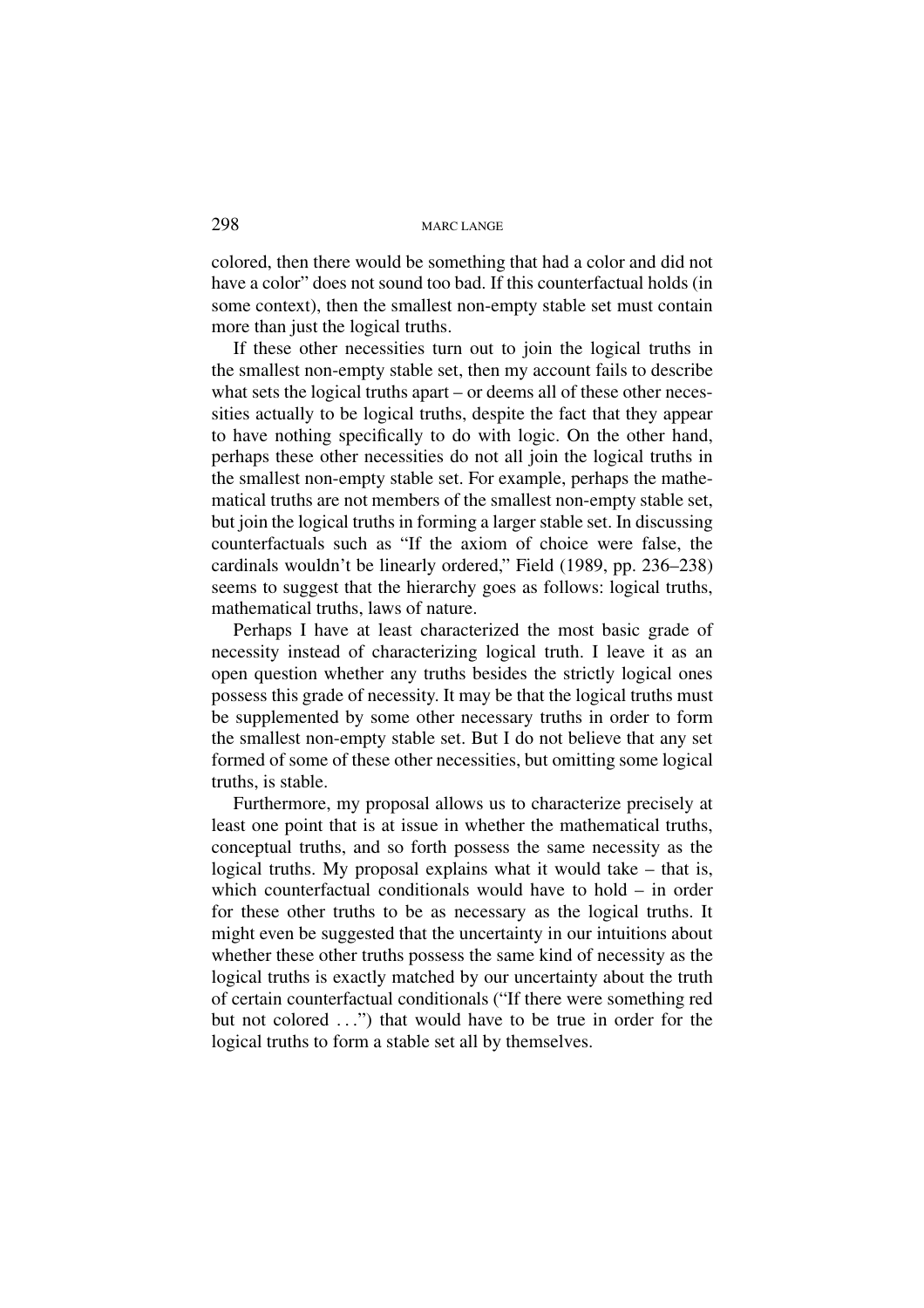As a referee noted, mine is not the first proposal for characterizing necessity in terms of counterfactuals. For example, Lewis defines "It is necessary that P" as  $\sim P > \sim T$ , where T is a sentential constant that is true in every possible world. Of course, Lewis's proposal differs from mine in failing to generalize to cover physical necessity and hence failing to explain what makes both of them flavors of necessity.<sup>17</sup> Moreover, Lewis's proposal must begin by defining T, and hence by referring to the worlds that are possible. We saw that "L is a natural law" cannot happily be explicated in terms of L remaining invariant under all counterfactual suppositions P where P is physically possible, since the laws play an important role in the explicans. Likewise, it would be more illuminating to characterize necessity without building in a special role for the *possible* worlds and thereby privileging that particular range of hypothetical worlds over any other range. We would like to explain what is special or important about the necessities without taking it for granted from the outset that there is something special or important about the range of hypothetical configurations in which the necessities all hold. (Of course, this is not a problem for Lewis, since he believes in a plurality of real worlds, and so he can pick out the possible worlds as simply all and only the real worlds.)

We could try to avoid this problem by replacing T (and its unfortunate reference to the possible worlds) with an arbitrary logical truth L. (Lewis offers us this option.) But even apart from this proposal's again failing to provide us with a unified account of logical and physical necessity, I do not find it obvious that P is a logical truth if and only if ∼P > ∼L. Admittedly, this biconditional is suggested by the thought that if P is a logical truth, then ∼P is a contradiction, and anything (even ∼L) follows from a contradiction. However, the above biconditional is plausible only given the view (held by Lewis) that all counterlogicals are (trivially) true. The biconditional is implausible if there is a context in which it is correct (considering that I took ∼P to be true in the course of completing my logic homework) that had ∼P been the case (where P is a logical truth), then I would have received five additional points on my homework. It is not the case that I would then have received ten additional points; the point-values of the homework problems would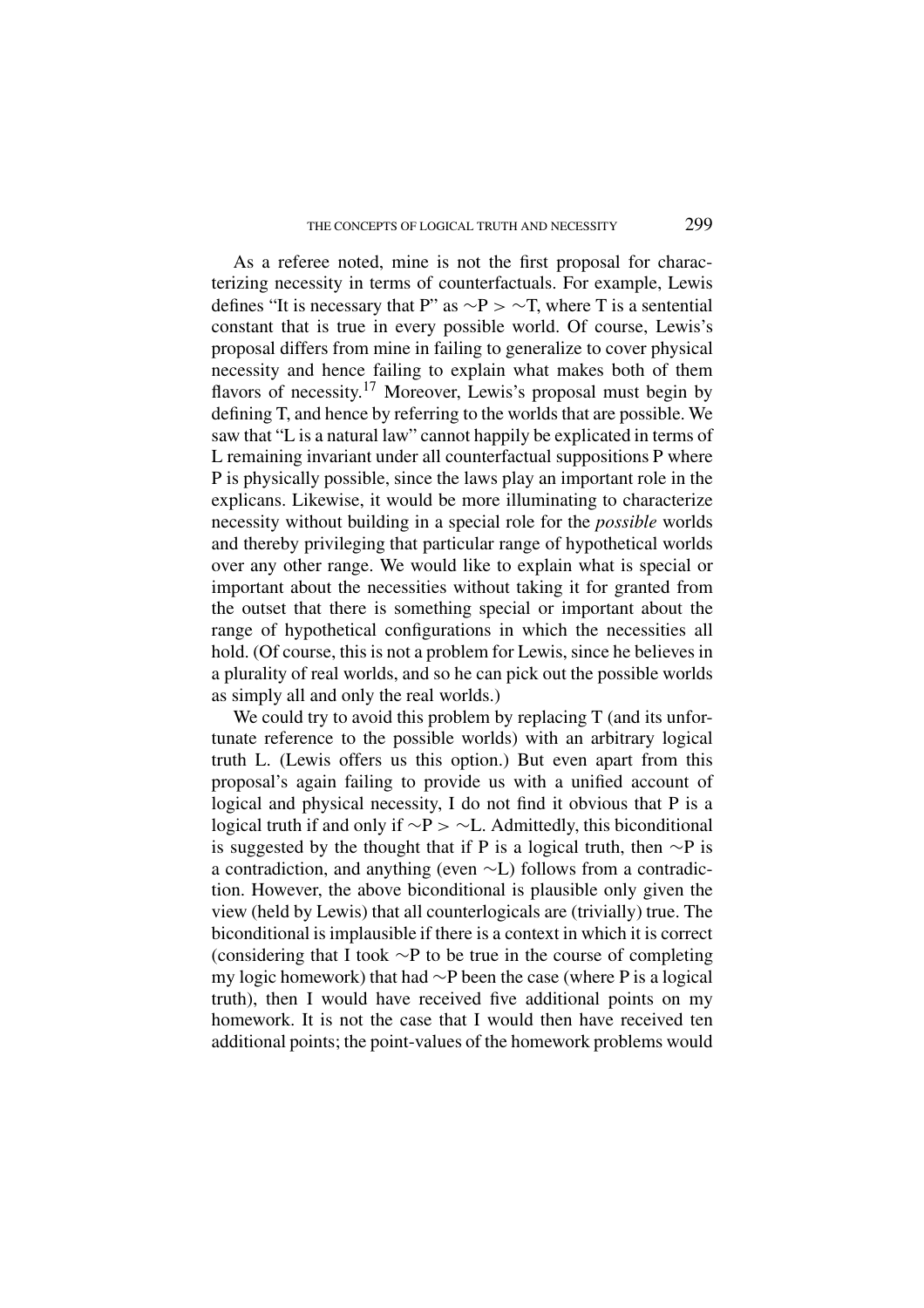have remained the same. In this context, then, not every counterlegal holds.

That the logical truths form the smallest non-empty stable set may be illuminating even if this proposal turns out not to reveal what *makes* L a logical truth or what gives L its variety of necessity. The account I have offered displays a kinship between the logical and the physical necessities and leaves room for there to be other members of the same family. It identifies a heretofore unrecognized relation between necessities and counterfactuals, a relation that proceeds through the notion of a stable set. Very few sets manage to be stable, and the stability of the logical truths and the natural laws may help to account for some of the important roles that these truths play in our reasoning.<sup>18</sup> This relation between the necessity of certain truths and the truth of certain counterfactuals may prove significant regardless of whether one of the relata ultimately supplies a reductive analysis of the other.<sup>19</sup>

### **NOTES**

 $1$ . This conception of natural law suggests that the laws fail to supervene on the facts that they govern, just as the rules of chess fail to supervene on the actual moves in a particular game of chess. For example, the rule governing castling is still in force in an actual game in which no one happens to castle, but a rule that forbids castling might instead have been in effect, making no difference to any moves. Analogous remarks apply to the natural laws in a universe in which nothing ever happens except for a single electron moving uniformly forever. For more discussion, see my 2000.

 $2 \text{ A David-Lewis type might say that such facts form the Humean base on which}$ all other sorts of facts supervene. I do not so regard them; see note 1. For example, the fact that some particular atom has a 50% likelihood of decaying in the next 102 minutes (as governed by quantum mechanics) is not going to pass Humean muster, yet this fact is governed by laws without governing anything itself. The same goes for facts ascribing dispositional properties to particular objects.

<sup>3</sup> For simplicity, I will use variables like "A" to stand not only for sentences expressing various actual and hypothetical states of affairs, but also for those states of affairs themselves, as in "It is physically possible that A."

<sup>4</sup> If the triviality of principle (1) in this direction strikes you as suspicious – in that you suspect that there should be a less trivial principle around here somewhere – then I am with you. Stick around.

 $<sup>5</sup>$  Indeed, this invites the search for peculiar contexts in which the counterfactual</sup> conditionals demanded by principle (1) are not true. To defend principle (1)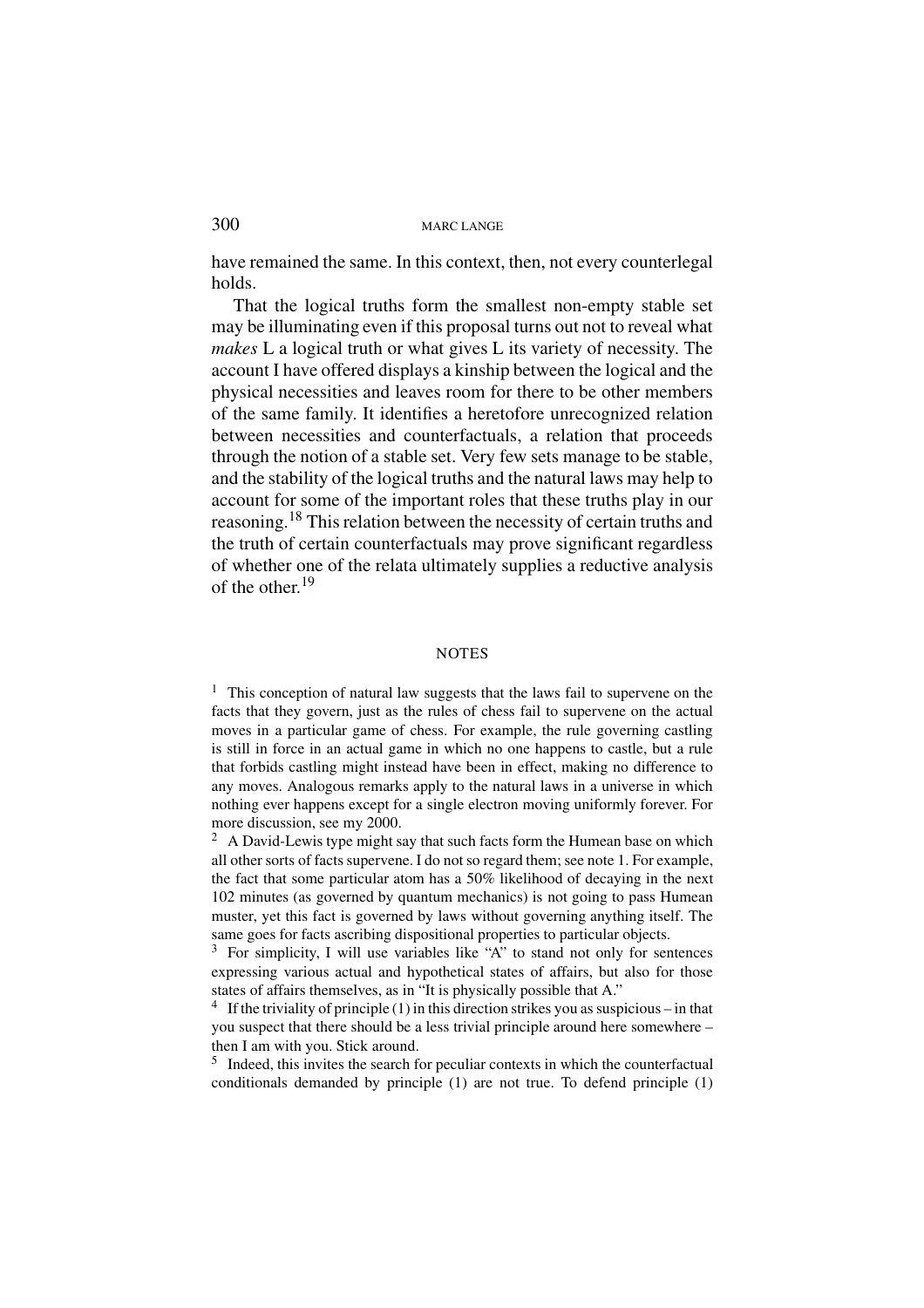properly, I would have to investigate various possible counterexamples to it, as well as Lewis's (1986) philosophical motives for rejecting it (by positing that a "small miracle" occurs in the closest possible world in which, say, I wore a different shirt this morning). I investigate these matters at length in my 2000 and shall not attempt to summarize that discussion here. However, in section V, I will need to examine one sort of apparent counterexample to principle (1).

 $6$  I borrow this example from Bennett (1984, p. 71).

<sup>7</sup> Of course, B logically entails that it is not a law that <sup>∼</sup>B, since (it is widely believed) laws must be truths. However, "It is not a law that ∼B" expresses a modal fact and so is ineligible for membership in the stable set  $\Gamma$ . So even if B is a member of  $\Gamma$ , not *all* of B's logical consequences are members of  $\Gamma$ .

<sup>8</sup> In my 2000, I elaborate the notion of a set that is stable *for the purposes of* a given "special science," such as human medicine, ecology, marketing, or aerodynamics. Roughly speaking,  $\Gamma$ 's stability for a given special science requires that each of  $\Gamma$ 's members P concern matters of interest to the science and be invariant under every counterfactual supposition Q that not only is logically consistent with each member of  $\Gamma$ , but also falls within the special science's range of interests. Furthermore, the requisite counterfactual conditionals  $Q > P$  must hold at least in whatever contexts arise in connection with that special science. (For further discussion and application, see my (2002) and (forthcoming).) A set that is stable for the purposes of a given special science may omit some of the laws of fundamental physics and, in turn, may include some truths that are accidents as far as fundamental physics is concerned. (That is why, I argue, a scientific explanation supplied by some special science may be irreducible to an explanation of the same phenomenon given at the level of fundamental physics.) Indeed, the laws of fundamental physics are not stable for the purposes of (say) island biogeography, and the laws of island biogeography are not stable for the purposes of fundamental physics. Every science is a "special science", in my view. The sets that are stable for the purposes of a given special science form a hierarchy, but the sets that are stable for ballistics need not join those that are stable for island biogeography in forming a single hierarchy. I ignore all of these details here and, for the sake of simplicity, proceed as if there were laws of nature *simpliciter*.

<sup>9</sup> It might be objected that if we help ourselves to the notion of logical consistency, then we have given ourselves all we need in order to define logical truth: P is logically false if and only if P is not logically consistent with any Q, and P is logically true if and only if ∼P is logically false. However, I take this to be an uninteresting analysis.

<sup>10</sup> That all counterlogicals are trivially false follows from Stalnaker's account of counterfactuals, as presented in his 1968 and elsewhere. On the other hand, all counterlogicals are trivially true according to Lewis's account, as presented in his 1973, 1986, and elsewhere.

 $11$  Unless, that is, P is a logical truth and there are various strata of logical necessity in the sense that I lay out in the next section, where I discuss the sense in which there may be various grades of physical necessity. To my claim in the main text, it might be objected that Q > Q, where  $\sim$ Q is a logical truth, is a counter-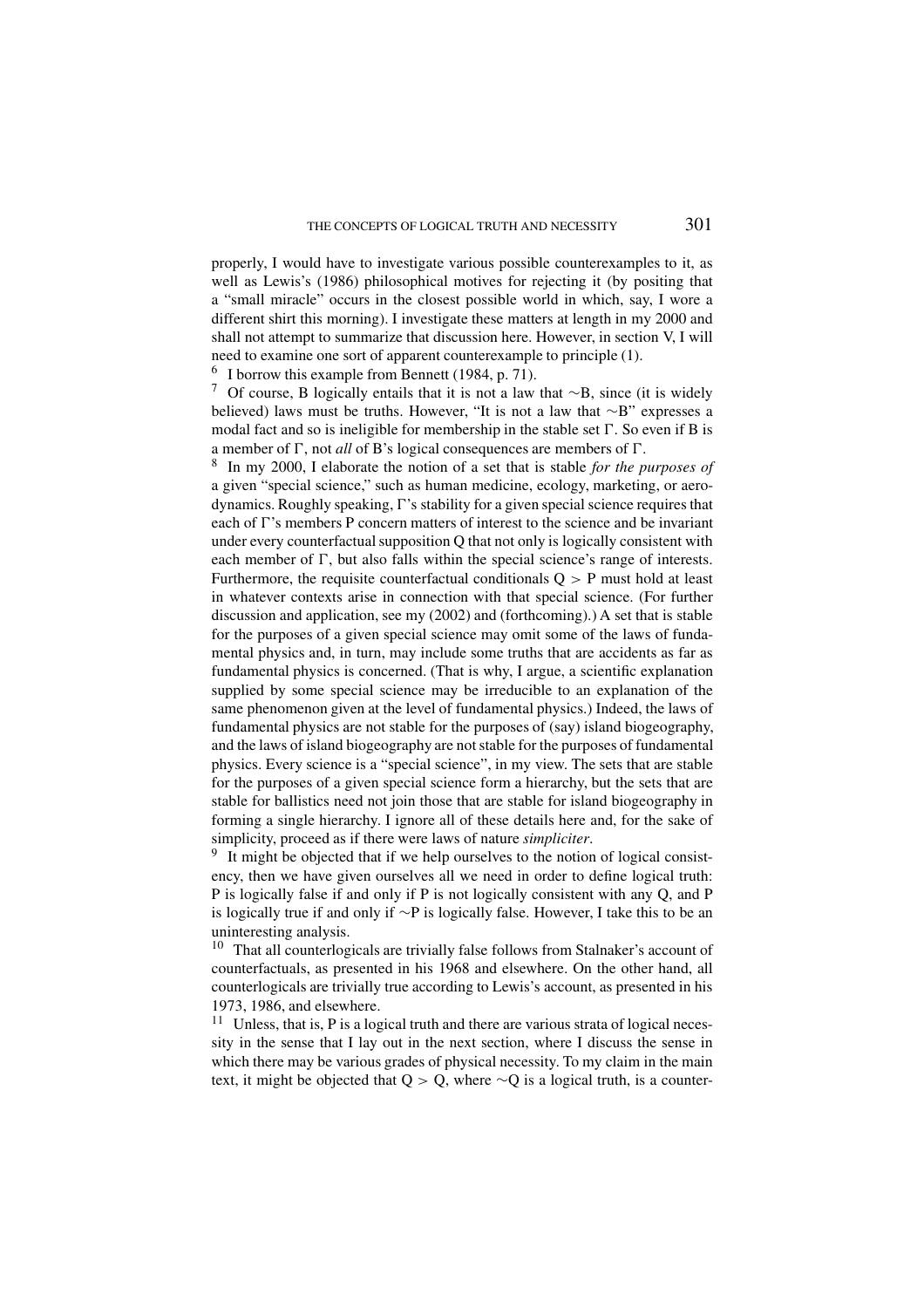logical that holds whatever the context. However, even if such a counterlogical holds regardless of the context, this fact would not undermine my claim in the main text, which concerned the possibility of a counterlegal Q > P *where P is true*.

<sup>12</sup> This set's instability does *not* follow simply from principle (1), which says that some members of the set are not invariant under every counterfactual antecedent consistent with the natural laws. The set's instability follows from its lacking invariance even under a somewhat narrower range of suppositions: those consistent with every member of the set. (This range is narrower because the set contains more than just the laws of nature and their logical consequences.)

 $13$  I first gave this example in my 1999a.

<sup>14</sup> Nolan (1997, p. 550) calls something like this the "strangeness of impossibility" condition. While he thinks it has "a fair bit of intuitive support," he suspects that on some occasions, it fails. In the next section, I shall explore why.

<sup>15</sup> This is the sort of case that gives Nolan (1997, p. 551) qualms; see the previous note.

<sup>16</sup> I first gave this example in my 2000 (p. 78).

<sup>17</sup> This is not surprising, since Lewis does not accept principle  $(1)$  – see note 5.

<sup>18</sup> For a start along these lines with regard to the natural laws, see my 1999b and 2000.

<sup>19</sup> Thanks to Larry BonJour, S. Marc Cohen, Mike Resnik, David Keyt, Gila Sher, and a referee for valuable feedback.

## **REFERENCES**

- Bennett, J. (1984): 'Counterfactuals and Temporal Direction', *Philosophical Review* 93, 57–91.
- Carnap, R. (1950): *Logical Foundations of Probability*, Chicago: University of Chicago Press.
- Carroll, J. (1994): *Laws of Nature*, Cambridge: Cambridge University Press.
- Chisholm, R. (1946): 'The Contrary-To-Fact Conditional', *Mind* 55, 289–307.
- Etchemendy, J. (1990): *The Concept of Logical Consequence*, Cambridge, MA: Harvard University Press.
- Field, H. (1989): *Realism, Mathematics, and Modality*, Oxford: Blackwell.
- Goodman, N. (1983): *Fact, Fiction, and Forecast*, 4<sup>th</sup> edn., Cambridge, MA: Harvard University Press.

Horwich, P. (1987): *Asymmetries in Time*, Cambridge, MA: MIT Press.

- Jackson, F. (1977): 'A Causal Theory of Counterfactuals', *Australasian Journal of Philosophy* 55, 3–21.
- Lange, M. (1999a): 'Laws, Counterfactuals, Stability, and Degrees of Lawhood', *Philosophy of Science* 66, 243–267.
- Lange, M. (1999b): 'Why are the Laws of Nature So Important to Science?', *Philosophy and Phenomenological Research* 59, 625–652.